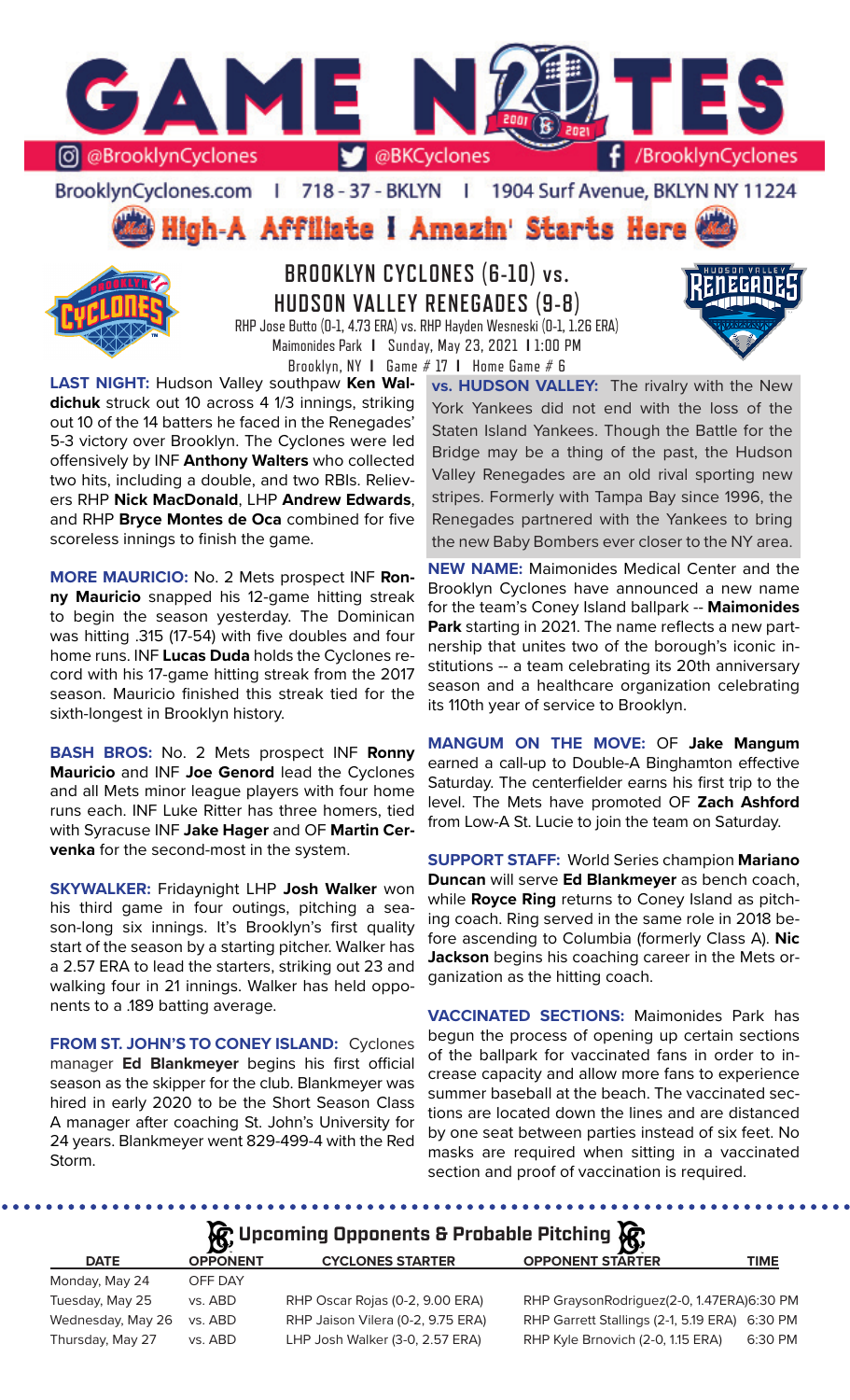**MAY 23 VS HUDSON VALLEY STARTING PITCHER PAGE 2**



**LAST TIME OUT:** Butto took a no-decision in Brooklyn's 4-3 loss to the Hudson Valley Renegades on Tuesday in the home opener. Butto's performance marked his best of the season, going a season-high 5.2 innings against Yankees prospect RHP Hayden Wesneski.

|                          | 2021 GAME-BY-GAME |            |     |   |   |               |    |   |    |            |
|--------------------------|-------------------|------------|-----|---|---|---------------|----|---|----|------------|
| <b>Brooklyn Cyclones</b> |                   |            |     |   |   |               |    |   |    |            |
| <b>DATE</b>              | <b>OPP</b>        | <b>DEC</b> | ΙP  | н | R | ER            | BB | к | ΗR | <b>AVG</b> |
| 5/18                     | vs. HV            |            | 5.2 | 2 |   | $\mathcal{P}$ |    | 3 |    | .156       |
| 5/12                     | @GVL              |            | 4.0 | っ |   |               | 3  | 6 | O  | .185       |
| 5/5                      | @ASH              |            | 3.2 | 3 | 4 | Δ             | 3  | 5 | Ω  | .214       |

**TOP 30 PROSPECT:** Jose Butto ranks No. 17 in the Mets system according to *MLB Pipeline*.

**ARM ACTION:** Butto's change-up has sparkled during his time as a professional with scouts calling it "near elite." Butto only throws 93 mph and had touched 96 mph, but his change, thrown 10-11 mph slower, is torturous to opposing batters due to his arm action mimicking his fastball delivery.

**ASCENSION:** 2019 with formerly Low-A Columbia marked Butto's best as a professional, posting a career-high 8.76 K/9 and a career-fewest 2.49 BB/9. The Venezuelan also only allowed eight home runs in 112 innings, good for 0.64 HR/9. His 3.43 FIP in 2019 has been his lowest mark since pitching in the states.

**CUMANA, SUCRE:** Butto hails from Cumana, Sucre, Venezuela, a city on the northern tip of Venezuela near the coast. Argueably, the most famous MLB player from Cumana is Armando Galarraga, who pitched for five different teams. He is best known for being one out away from a perfect game in 2010 before first base umpire Jim Joyce mistakenly called the runner safe.

|                   | G         | <b>ERA</b>     | IP             | н              | R              | ER             | <b>HR</b>      | <b>BB</b>      | κ         | <b>AVG</b> |
|-------------------|-----------|----------------|----------------|----------------|----------------|----------------|----------------|----------------|-----------|------------|
| Home              | 1         | 3.18           | 5.2            | $\overline{2}$ | $\overline{2}$ | $\overline{2}$ | 1              | 1              | 3         | .111       |
| Road              | 2         | 5.87           | 7.2            | 5              | 5              | 5              | $\Omega$       | 6              | 11        | .185       |
| May               | 3         | 4.73           | 13.1           | 7              | 7              | 7              | 1              | 7              | 14        | .156       |
| June              |           |                |                |                |                |                |                |                |           |            |
| July              |           |                |                |                |                |                |                |                |           |            |
| August            |           |                |                |                |                |                |                |                |           |            |
| September         |           |                |                |                |                |                |                |                |           |            |
|                   | <b>PA</b> | R              | н              | 2B             | 3B             | <b>HR</b>      | <b>RBI</b>     | BB             | <b>SO</b> | <b>OPS</b> |
|                   |           |                |                |                |                |                |                |                |           |            |
| vs. Left          | 19        | 4              | 1              | $\Omega$       | $\circ$        | 1              | $\overline{2}$ | 4              | 4         | .564       |
| vs. Right         | 35        | 3              | 6              | 3              | 1              | 0              | 3              | 3              | 10        | .641       |
| <b>RISP</b>       | 11        | 4              | 1              | 1              | $\Omega$       | $\Omega$       | $\overline{2}$ | $\overline{2}$ | 3         | .550       |
| Team ahead        | 8         | $\overline{2}$ | $\overline{2}$ | $\Omega$       | $\circ$        | 1              | $\overline{2}$ | $\Omega$       | $\Omega$  | .875       |
| Team behind       | 29        | 3              | 2              | $\overline{2}$ | $\circ$        | $\Omega$       | 1              | 5              | 10        | .468       |
| Ahead in count 22 |           | 4              | 3              | $\Omega$       | 1              | $\Omega$       | $\overline{2}$ | O              | 7         | .420       |

| K/9          | BB/9 | HR/9       |
|--------------|------|------------|
| 9.5          | 47   | 0.68       |
| <b>BABIP</b> | GB%  | <b>FIP</b> |
| .194         | 39%  | 4.34       |

### **BUTTO'S SEASON AND CAREER HIGHS**

| 2021 Season                |                              | Career                            |
|----------------------------|------------------------------|-----------------------------------|
| 6 (5/16 at Greenville)     | <b>Strikeouts</b>            | 9 (6/21/19 at Asheville)          |
| None                       | <b>Double Digit K Games</b>  | None                              |
| 3 (5/5 at Asheville)       | <b>High Hits, Game</b>       | 9 (2x, last: 4/11/19 at Lexingt.) |
| 1 (5/18 vs. Hudson Valley) | High HR, Game                | 2 (3x, last: 5/18/19 at Rome)     |
| 4 (5/5 at Asheville)       | <b>High Runs, Game</b>       | 6 (2x, last: 5/18/19 at Rome)     |
| 3 (3x, 5/16 at Greenville) | <b>High Walks, Game</b>      | 3 (11x, 5/12/21 at Greenville)    |
| 5.2 (5/18 vs. HV)          | <b>Innings Pitched, Game</b> | 6.2 (7/1/19 vs. Greenville)       |
| None                       | <b>Complete Games</b>        | 1 (6 IP, 7/24/18 vs. Danville)    |
| None                       | <b>Shutouts</b>              | None                              |

| <b>CATCHER ERA</b> |   |                 |            |      |  |  |  |
|--------------------|---|-----------------|------------|------|--|--|--|
| <b>NAME</b>        | G | ER              | <b>INN</b> | ERA  |  |  |  |
| Mena               | 3 | 13 <sup>°</sup> | 26         | 4.50 |  |  |  |
| Senger             | 8 | 42              | 69         | 5.48 |  |  |  |
| Uriarte            | 5 | フフ              | 42         | 4 71 |  |  |  |

|                |   |   | CYCLONES STARTING PITCHER BREAKDOWN                   |     |         |
|----------------|---|---|-------------------------------------------------------|-----|---------|
| <b>STARTER</b> |   |   | <b>GS Quality StartsRun SupportRS/Start BC Record</b> |     |         |
| Butto, Jose    | 3 | ი | 8                                                     | 27  | $1 - 2$ |
| Kisena, Alec   |   | O | 17                                                    | 8.5 | $1 - 1$ |
| Opp, Cam       |   | O | 3                                                     | 3.0 | $O-1$   |
| Rojas, Oscar   | 3 | O | 20                                                    | 67  | $1 - 2$ |
| Vilera, Jaison | 3 | O | 12                                                    | 4 O | $0 - 3$ |
| Walker, Josh   |   |   | 27                                                    | 68  | $3-1$   |

| BROOKLYN CYCLONES PITCHING BREAKDOWN |     |                        |            |       |  |          |  |  |           |            |                         |         |            |                   |  |  |                 |    |                   |
|--------------------------------------|-----|------------------------|------------|-------|--|----------|--|--|-----------|------------|-------------------------|---------|------------|-------------------|--|--|-----------------|----|-------------------|
|                                      | W-L | <b>ERA</b>             |            | IP HR |  | ER BB K  |  |  | <b>HR</b> | <b>AVG</b> |                         | W-L     | <b>ERA</b> | IP HR             |  |  |                 |    | ER BB K HR AVG    |
| <b>STARTERS</b>                      | 4-7 | 5.84                   | 69.1 61 49 |       |  | 45 30 74 |  |  | 13        | .235       | <b>HOME</b>             | $2 - 3$ | 3.00       | 45.0 32 16        |  |  | 15 16 41 2      |    | .200              |
| <b>RELIEVERS</b>                     |     | 2-3 4.79               | 67.2 67 45 |       |  | 36 31 86 |  |  | - 5       | .249       | <b>IROAD</b>            | $4 - 7$ | 6.07       | 92.0 96 78        |  |  | 62    45    119 | 16 | .260              |
| <b>TOTAL</b>                         |     | 6-10 5.06 137.0 128 94 |            |       |  |          |  |  |           |            | 77 61 160 18 .242 TOTAL | 6-10    |            | 5.06 137.0 128 94 |  |  |                 |    | 77 61 160 18 .242 |

### **BULLPEN NOTES**

-RHP Allan Winans leads the bullpen, striking out 45% of the batters he has faced, stranding four out of four baserunners he has inherited.

-LHP Andrew Edwards is the lone southpaw in the bullpen, striking out 10.4 batters per nine innings.

-RHP Bryce Montes de Oca is the hardest-throwing reliever in the pen, touching triple digits.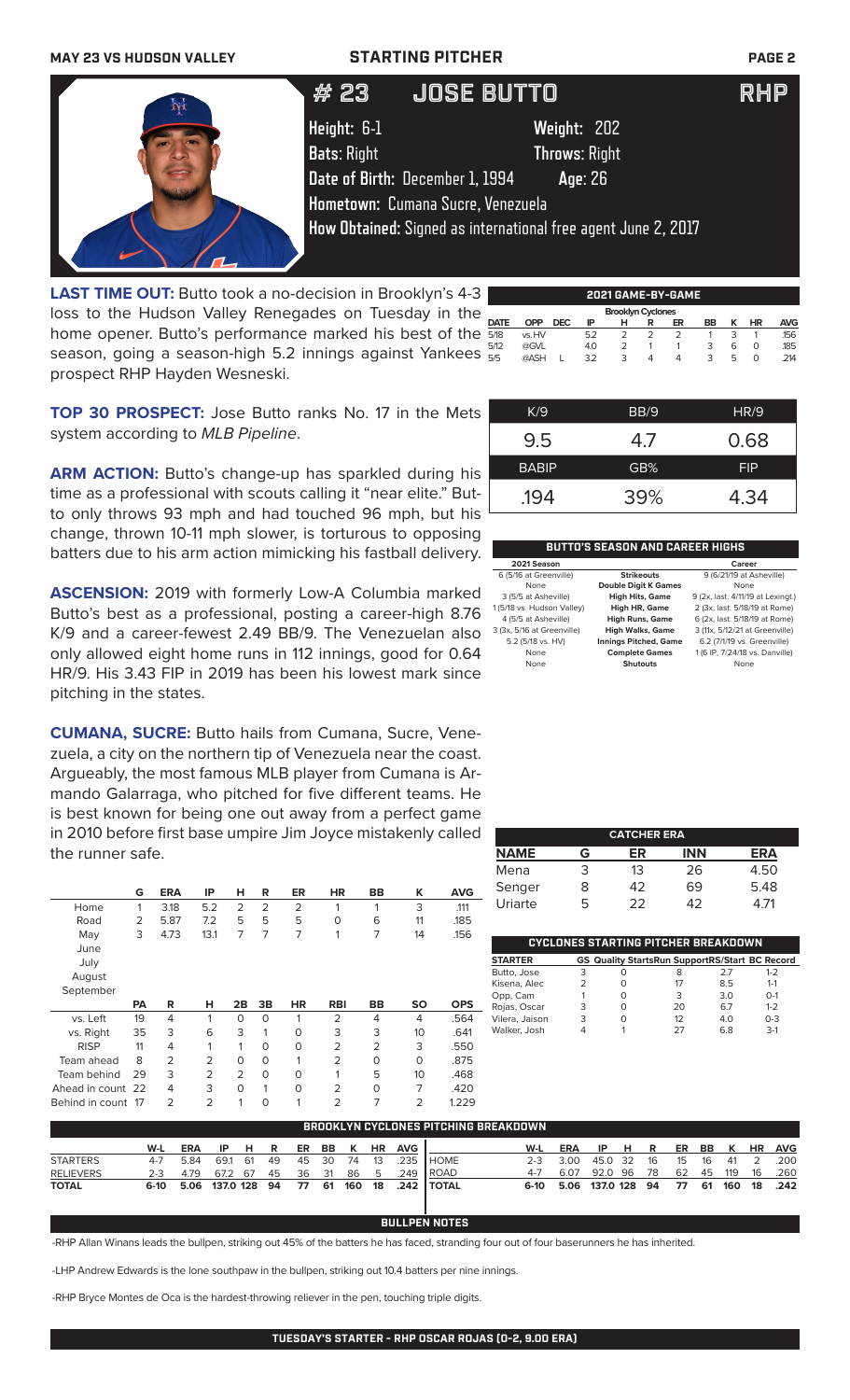| #<br>ZACH ASHFORD - OF                    |                                                                                  |                                                                | .000, 0 HR, 0 RBI, .000 WOBA, WRC+ 0                                                                   |
|-------------------------------------------|----------------------------------------------------------------------------------|----------------------------------------------------------------|--------------------------------------------------------------------------------------------------------|
| Last Game: DNP<br><b>RISP:</b><br>Streak: | Home:<br>Road:<br>vs. HV:                                                        | Last HR:<br><b>Multi-Hit Games:</b><br><b>Multi-RBI Games:</b> | <b>Season High, Hits:</b><br><b>Season High, Runs:</b><br><b>Season High, RBI:</b><br>Season High, SB: |
| # 22 BRETT BATY - INF                     | • Drafted by the Mets out of Fresno State in the 6th round of the 2019 MLB Draft |                                                                | .396, 0 HR, 16 RBI, .447 w0BA, wRC+ 184                                                                |
| Last Game: DNP                            | <b>Home: 8-15</b><br><b>Road: 11-32</b>                                          | Last HR:<br>Multi-Hit Games: 6 (5/19 vs. Hudson Valley)        | Season High, Hits: 4 (5/19 vs. HV))<br>Season High, Runs: 2 (5/19 vs. HV)                              |

| #8                            | ANTOINE DUPLANTIS - OF |                                                    | .291. 1 HR. 4 RBI. .368 wOBA. wRC+ 133             |
|-------------------------------|------------------------|----------------------------------------------------|----------------------------------------------------|
| <b>Last Game:</b> $2-4$ . $R$ | <b>Home: 3-13</b>      | <b>Last HR:</b> 5/6 at Asheville                   | <b>Season High, Hits: 4 (5/16 at Greenville)</b>   |
| <b>RISP:</b> 4-10 $(.400)$    | <b>Road: 13-42</b>     | <b>Multi-Hit Games:</b> 5 (5/22 vs. Hudson Valley) | <b>Season High, Runs:</b> 4 (5/16 at Greenville)   |
| <b>Streak:</b> 1 (2-4)        | <b>vs. HV: 3-13</b>    | <b>Multi-RBI Games: 1(5/12 at Greenville)</b>      | <b>Season High, RBI:</b> 2 (5/12 at Greenville)    |
|                               |                        |                                                    | <b>Season High, SB:</b> 1 (2x, 5/16 at Greenville) |

• Enters his third year in the Mets organization...Spent his draft year with Brooklyn and scored the game-winning run against Lowell in the 2019 NYPL Championship • Recorded eight outfield assists in 47 games to lead Brooklyn

• Finished his LSU career with 359 hits, most in school history and second-most in SEC history behind Cyclones outfielder Jake Mangum (383 hits)...Never finished a season at LSU hitting lower than .316

• Drafted in the 19th round by Cleveland in 2018 but did not sign...Brother, Armond, holds the world record in the pole vault with a height of 6.18 meters.

| $# 20$ JOE GENORD - INF      |                     |                                             | .294, 4 HR, 9 RBI, .433 wOBA, wRC+ 174                            |
|------------------------------|---------------------|---------------------------------------------|-------------------------------------------------------------------|
| Last Game: $0-4$ , $4K$      | <b>Home: 4-15</b>   | Last HR: 5/14 at Greenville                 | <b>Season High, Hits:</b> $3$ ( $2x$ , $5/19$ vs. $HV$ )          |
| <b>RISP:</b> $1-12$ $(.083)$ | <b>Road: 11-36</b>  | Multi-Hit Games: 3 (5/19 vs. Hudson Valley) | <b>Season High, Runs:</b> $3$ ( $2x$ , $5/19$ vs. $HV$ )          |
| Streak:                      | <b>vs. HV: 4-15</b> | Multi-RBI Games: 2 (5/18 vs. Hudson Valley) | <b>Season High, RBI:</b> 3 (5/8 at Asheville)<br>Season High, SB: |

• Enters his third year in the Mets organization...Named to the NYPL All-Star team and won a league title with Brooklyn in 2019

• Led the Cyclones with nine home runs and 44 RBIs...Earned Player of the Week honors with the Cyclones during the week of July 7.

• Two-time All-AAC honoree who led USF in home runs in each of his three seasons • Also drafted by the Los Angeles Dodgers in the 19th round of the 2015 draft.

**# 2 RONNY MAURICIO - INF .298, 4 HR, 13 RBI, .428 wOBA, wRC+ 171 Last Game:** 0-3, RBI, BB **Home:** 3-16 **Last HR:** 5/16 at Greenville **Season High, Hits:** 3 (2x, 5/16 at Greenville) **RISP:** 4-14 (.286) **Road:** 14-41 **Multi-Hit Games:** 3 (5/16 at Greenville) **Season High, Runs:** 2 (3x,5/16 at Greenville) **Streak: vs. HV:** 3-16 **Multi-RBI Games:** 3 (5/16 at Greenville) **Seaon High, RBI:** 4 (2x, 5/16 at Greeville) **Season High, SB:** • Enters his fifth year in the Mets organization...Rated as the No. 2 prospect in the Mets system and the No. 58 prospect in baseball according to *MLB Pipeline* • Non-roster invitee to Spring Training for the third consecutive season...Spent 2020 at the Mets Alternate Site and had one at-bat with the Tigres del Licey in the Dominican Winter League **Last Game:** 0-4, 2 K **Home:** 0-13 **Last HR: Season High, Hits:** 1 (2x, 5/12 at Greenville) **RISP:** 1-7 (.143) **Road:** 2-13 **Multi-Hit Games: Season High, Runs: Streak: vs. HV:** 0-13 **Multi-RBI Games: Season High, RBI: Season High, SB:**  • Enters his fifth year in the Mets organization...received 5/8 from extended spring training after the injury to OF Scott Ota.<br>• Ranked the No. 30 Prospect in the NYM system by *MI B Pipeline*. Limited to four games with • Ranked the No. 30 Prospect in the NYM system by *MLB Pipeline...*Limited to four games with the GCL Mets in 2019 due to hamstring injuries. • Hit .261 with five homers and 34 RBIs in 63 games in the Dominican Summer League in 2018. • Signed for \$1.5 million by the Mets in 2017 **# 35 ADRIAN HERNANDEZ - OF .077, 0 HR, 0 RBI, .137 wOBA, wRC+ -8**

• Named a South Atlantic League mid-season All-Star with Columbia (A) in 2019 • Won the 2018 GCL Mets Sterling Award, given to the team's most valuable player...Signed with the Mets as a 16-year-old.

| $#16$ JOSE MENA - C       |                   |                         | .143, 0 HR, 2 RBI, .230 w0BA, wRC+ 149               |
|---------------------------|-------------------|-------------------------|------------------------------------------------------|
| Last Game: DNP            | Home: $0-3$       | Last HR:                | <b>Season High, Hits: 1(2x, 5/14 at Greenville)</b>  |
| <b>RISP:</b> $0-2$ (.000) | <b>Road: 2-11</b> | <b>Multi-Hit Games:</b> | <b>Season High, Runs: 1 (2x, 5/16 at Greenville)</b> |
| Streak:                   | vs. $HV: 0-3$     | <b>Multi-RBI Games:</b> | <b>Season High, RBI:</b> 1(2x, 5/21 vs. HV)          |
|                           |                   |                         | Season High, SB:                                     |

• Enters his sixth year in the Mets organization

• Won a 2019 NYPL Championship with Brooklyn, posting his best offensive season as a professional, posting career highs in batting average, hits, home runs, RBIs, and runs

• Has caught 81% of would-be base stealers (51 of 81) in his previous four seasons in the system.

| $#$ 12 GERSON MOLINA - OF    |                     |                         | .057, 0 HR, 0 RBI, .114 w0BA, wRC+ -22          |
|------------------------------|---------------------|-------------------------|-------------------------------------------------|
| Last Game: $0-3$ . $2K$      | <b>Home: 1-10</b>   | Last HR:                | <b>Season High, Hits: 1(5/13 at Greenville)</b> |
| <b>RISP:</b> $0-12$ $(.000)$ | <b>Road: 1-25</b>   | <b>Multi-Hit Games:</b> | Season High, Runs: 1(5/21 vs. HV)               |
| Streak:                      | <b>vs. HV: 1-10</b> | <b>Multi-RBI Games:</b> | Season High, RBI:                               |
|                              |                     |                         | Season High, SB:                                |

• Enters his fourth season in the Mets organization, having played just one season

• Played 93 games with the Columbia Fireflies (A) in 2019...Struck out 106 times in 326 plate appearances (33% strikeout rate)

• Received a signing bonus of \$175,000

• Played four seasons in the Cuban National Series with Ciego de Avila, hitting .231 over 93 career games and just 26 plate appearances.

|                            | $#$ 19 LUKE RITTER - INF |                     |                                                | .241. 3 HR. 10 RBI. .319 wOBA. wRC+ 105          |
|----------------------------|--------------------------|---------------------|------------------------------------------------|--------------------------------------------------|
| Last Game: DNP             |                          | <b>Home: 2-16</b>   | <b>Last HR:</b> 5/16 at Greenville             | <b>Season High, Hits: 3 (5/11 at Greenville)</b> |
| <b>RISP:</b> $3-17$ (.176) |                          | <b>Road: 11-38</b>  | <b>Multi-Hit Games: 2 (5/11 at Greenville)</b> | <b>Season High, Runs: 2 (5/8 at Asheville)</b>   |
| <b>Streak: 1 G (1-4)</b>   |                          | <b>vs. HV: 2-16</b> | <b>Multi-RBI Games:</b> 3 (5/16 at Greenville) | <b>Season High, RBI: 3 (5/16 at Greenville)</b>  |
|                            |                          |                     |                                                | <b>Season High, SB: 1(5/12 at Greenville)</b>    |

• Enters his third year in the Mets organization...Won a New York-Penn League title with Brooklyn in 2019 Led Brooklyn in 2019 in games played (68), runs (39), doubles (15), and walks (33)

• Two-time First Team All-AAC honoree

• Also drafted by the Minnesota Twins in the 37th round of the 2018 MLB Draft

• Played linebacker at Rockhurst High School and set the school record with 184 tackles.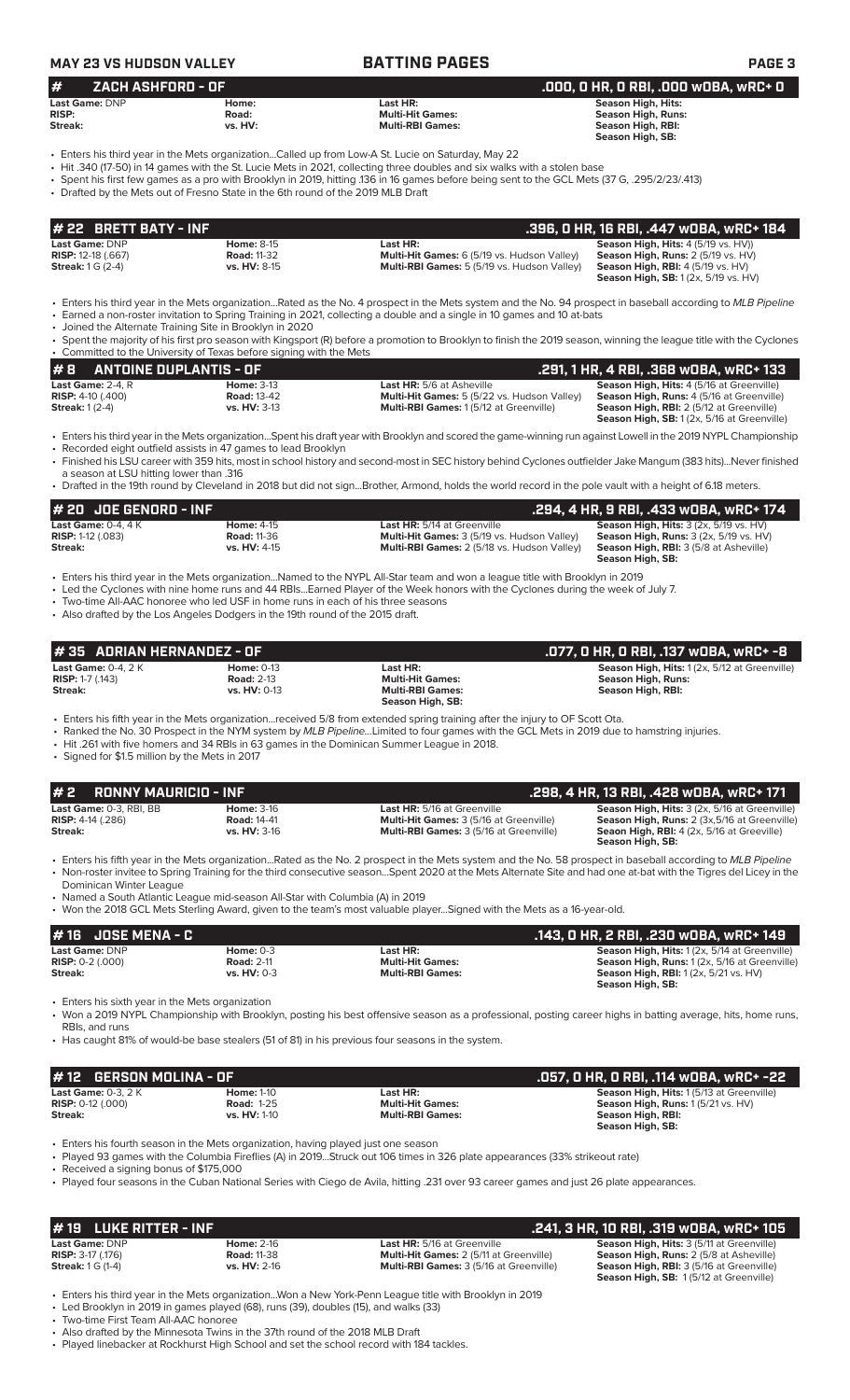# **MAY 23 VS HUDSON VALLEY BATTING PAGES PAGE 4**

| # 24 HAYDEN SENGER - C                                                          |                   |                                              | . 256, 1 HR, 1 RBI, .376 wOBA, wRC+ 138'       |
|---------------------------------------------------------------------------------|-------------------|----------------------------------------------|------------------------------------------------|
| <b>Last Game:</b> 1-4, 2 K                                                      | <b>Home:</b> 3-10 | <b>Last HR:</b> $1(5/4$ at Asheville)        | Season High, Hits: 2 (2x, 5/6 as Asheville)    |
| <b>RISP:</b> 2-9 (.222)                                                         | <b>Road: 7-29</b> | <b>Multi-Hit Games:</b> 2 (5/6 at Asheville) | <b>Season High, Runs: 3 (5/8 at Asheville)</b> |
| $\bullet$ $\bullet$ $\bullet$ $\bullet$ $\bullet$ $\bullet$ $\bullet$ $\bullet$ | $\cdots$          |                                              |                                                |

**256, 1 HR, 1 RBI, .376 wOBA, wRC+ 138**<br>HR: 1 (5/4 at Asheville) **256, 1 HR, 1 RBI, .376 wOBA, 5/6** as Asheville<br>Hit Games: 2 (5/6 at Asheville) **Season High, Runs:** 3 (5/8 at Asheville) **Streak: 3 G (3-10) <b>vs. HV:** 3-10 **vs. HV: 3-10 Multi-RBI Games: Season High, RBI: 1 (5/4 at Asheville) Season High, SB:** 

**Season High, SB:** 

• Enters his fourth year in the Mets system...Non-roster invitee to 2021 Spring Training

• Spent 2019 with Columbia, catching 33 of 87 (38%) of runners attempting to steal a base in his first full pro season and getting hit by pitch 19 times in 90 games. • Made pro debut with Kingsport (R) in 2018, playing 10 games before finishing the season with 22 games for the Brooklyn Cyclones

• First-Team All-MAC at Miami in 2018

• All-time hits leader at Lakota East High School, also playing football as a middle linebacker.

| $\bm{\sharp}$ 4 LT STRUBLE - OF |                    |                         | .200, 0 HR, 0 RBI, .355 w0BA, wRC+ 110 '              |
|---------------------------------|--------------------|-------------------------|-------------------------------------------------------|
| <b>Last Game: DNP</b>           | <b>Home: 1-5</b>   | Last HR:                | Season High, Hits: 1(5/21 vs. HV)                     |
| <b>RISP:</b> $0-3(0.000)$       | Road:              | <b>Multi-Hit Games:</b> | <b>Season High, Runs:</b> $1(2x 5/21 \text{ vs. HV})$ |
| <b>Streak:</b> 1 G (1-2)        | <b>vs. HV: 1-5</b> | <b>Multi-RBI Games:</b> | Season High, RBI: 1(5/19 vs. HV)                      |
|                                 |                    |                         | Season High, SB:                                      |

• Enters his third year in the Mets organization...received from Low-A St Lucie on 5/18

• Went 6-21 (.286) with three RBIs and four walks in seven games with the St. Lucie Mets

• Played in the GCL in 2019, hitting .231 over 18 games during his draft year

• Selected by the Mets in the 29th round in 2019 out of Felician College...Hails from Hammonton, NJ

| #4 BLAKE TIBERI - INF/OF         |                     |                                             | .171. 0 HR. 1 RBI. .250 w0BA. wRC+ 62          |
|----------------------------------|---------------------|---------------------------------------------|------------------------------------------------|
| <b>Last Game: 0-1, 2 R, 2 BB</b> | <b>Home: 2-10</b>   | Last HR:                                    | <b>Season High, Hits: 2 (5/8 at Asheville)</b> |
| <b>RISP:</b> 1-11 $(.091)$       | <b>Road: 5-36</b>   | <b>Multi-Hit Games: 1(5/8 at Asheville)</b> | Season High, Runs: 2 (5/22 vs. HV)             |
| Streak:                          | <b>vs. HV: 2-10</b> | <b>Multi-RBI Games:</b>                     | <b>Season High, RBI:</b> 1(5/8 at Asheville)   |
|                                  |                     |                                             | Season High, SB:                               |

• Enters his sixth year in the Mets organization...Returns to Brooklyn for the first time since his pro debut year in 2016

• Spent parts of two seasons with Columbia and St. Lucie...Underwent Tommy John surgery on his elbow on May 3, 2017, missing the remainder of the season after just five games

• Has played second base, third base, left field and right field across more than 295 games • 2016 Third Team All-ACC in final year in college.

### **# 17 JUAN URIARTE - C .150, 0 HR, 0 RBI, .248 wOBA, wRC+ 61 Last Game:** 0-4, 3 K **Home:** 1-8 **Last HR: Season High, Hits:** 1 (2x, 5/16 at Greenville) **RISP:** 0-4 **Road:** 2-12 **Multi-Hit Games: Season High, Runs:** 2 (5/19 vs. HV)

**Streak: vs. HV:** 1-8 **Multi-RBI Games: Season High, RBI:** 

• Enters his eighth year in the Mets organization...Spent 2019 with Columbia (A) and the GCL Mets (R)

• Injured in his first at-bat with Brooklyn in 2018 on Opening Day at Staten Island, missing the entire season

• Finished 10th in batting average in the Appalachian League with Kingsport in 2017, hitting .305

• Caught 16 of 44 (36%) would-be base stealers in 2019.

| #10 ANTHONY WALTERS - INF        |                   |                                                    | .190, 0 HR, 4 RBI, .221 w0BA, wRC+ 44                    |
|----------------------------------|-------------------|----------------------------------------------------|----------------------------------------------------------|
| <b>Last Game: 2-4, 2B, 2 RBI</b> | <b>Home: 4-12</b> | Last HR:                                           | <b>Season High, Hits:</b> $2$ ( $2x$ , $5/22$ vs. $HV$ ) |
| <b>RISP:</b> 4-10 $(.400)$       | Road: $0-9$       | <b>Multi-Hit Games:</b> 2 (5/22 vs. Hudson Valley) | <b>Season High, Runs: 1(5/19 vs. HV)</b>                 |
| <b>Streak:</b> $1 G (2-4)$       | vs. HV: 4-12      | <b>Multi-RBI Games:</b> 2 (5/22 vs. Hudson Valley) | <b>Season High, RBI:</b> 2 (2x, 5/22 vs. HV)             |
|                                  |                   |                                                    | Season High, SB:                                         |

• Enters his second year and first season in the Mets organization...Selected as one of six by the Mets in the 2020 MLB Draft • Drafted with teammate Casey Schmitt (SFG) in the top 100 picks of the MLB Draft, setting a mark for the first time two Aztecs have been drafted top 100 since

Taber Lee and current Cyclones pitching coach Royce Ring in 2002

• Hit .271 in just 16 games for the Aztecs in 2020...Transferred to SDSU from Mt. San Antonio College after the 2018 season

• Attended Cal and played one season with the Golden Bears in 2017

# **Hardest Hit Balls - 2021**

| Player            | Opponent |                  | Result                                                                                                                           |
|-------------------|----------|------------------|----------------------------------------------------------------------------------------------------------------------------------|
|                   |          | -105             | <b>Ground Ball Out</b>                                                                                                           |
| <b>Brett Baty</b> |          |                  | Sinale                                                                                                                           |
| Ronny Mauricio    |          |                  | <b>Ground Ball Out</b>                                                                                                           |
| Jose Mena         |          |                  | Line Drive Out                                                                                                                   |
| Hayden Senger     |          | 102              | Triple                                                                                                                           |
|                   |          | Adrian Hernandez | Exit Velo<br>vs. Hudson Vallev<br>vs. Hudson Valley 104<br>vs. Hudson Valley 103.8<br>vs. Hudson Valley 102<br>vs. Hudson Vallev |

# **Home Run Chart**

| Date                                                                | Player                         | <b>Opponent</b> | <b>Exit Velo</b> | Launch Angle | <b>Distance</b> | Date | Player    | <b>Opponent</b>   | Exit Velo | Launch Angle | <b>Distance</b> |
|---------------------------------------------------------------------|--------------------------------|-----------------|------------------|--------------|-----------------|------|-----------|-------------------|-----------|--------------|-----------------|
|                                                                     | Hayden Senger                  | at Asheville    | $104.7$ mph      | 21.3         | 389 ft.         | 5/18 | J. Genord | vs. Hudson Valley |           |              |                 |
| $\begin{array}{ c } \hline 5/4 \\ \hline 5/5 \\ \hline \end{array}$ | Luke Ritter                    | at Asheville    | $107.9$ mph      | 8            | 326 ft.         |      |           |                   |           |              |                 |
| $\begin{bmatrix} 5/6 \\ 5/7 \\ 5/8 \end{bmatrix}$                   | Antoine Duplantis at Asheville |                 | 93.7 mph         | 30.83        | 347 ft.         |      |           |                   |           |              |                 |
|                                                                     | Ronny Mauricio                 | at Asheville    | DID              | <b>NOT</b>   | <b>REGISTER</b> |      |           |                   |           |              |                 |
|                                                                     | Luke Ritter                    | at Asheville    | $98.3$ mph       | 27.6         | 383 ft.         |      |           |                   |           |              |                 |
|                                                                     | Ronny Mauricio                 | at Asheville    | 99.2 mph         | 29.6         | 411 ft.         |      |           |                   |           |              |                 |
|                                                                     | Cody Bohanek                   | at Asheville    | $102.5$ mph      | 24.9         | 405 ft.         |      |           |                   |           |              |                 |
|                                                                     | Joe Genord                     | at Asheville    | $101.6$ mph      | 38.2         | 384 ft.         |      |           |                   |           |              |                 |
| 5/11                                                                | Joe Genord                     | at Greenville   | $106.1$ mph      | 19.9         | 412 ft.         |      |           |                   |           |              |                 |
|                                                                     | Ronny Mauricio                 | at Greenville   | $103.9$ mph      | 26.3         | 398 ft.         |      |           |                   |           |              |                 |
| 5/13                                                                | Jake Mangum                    | at Greenville   |                  |              |                 |      |           |                   |           |              |                 |
| 5/14                                                                | Joe Genord                     | at Greenville   |                  |              |                 |      |           |                   |           |              |                 |
| 5/15                                                                | Jake Mangum                    | at Greenville   |                  |              |                 |      |           |                   |           |              |                 |
| 5/16                                                                | Luke Ritter                    | at Greenville   |                  |              |                 |      |           |                   |           |              |                 |
|                                                                     | Ronny Mauricio                 | at Greenville   |                  |              |                 |      |           |                   |           |              |                 |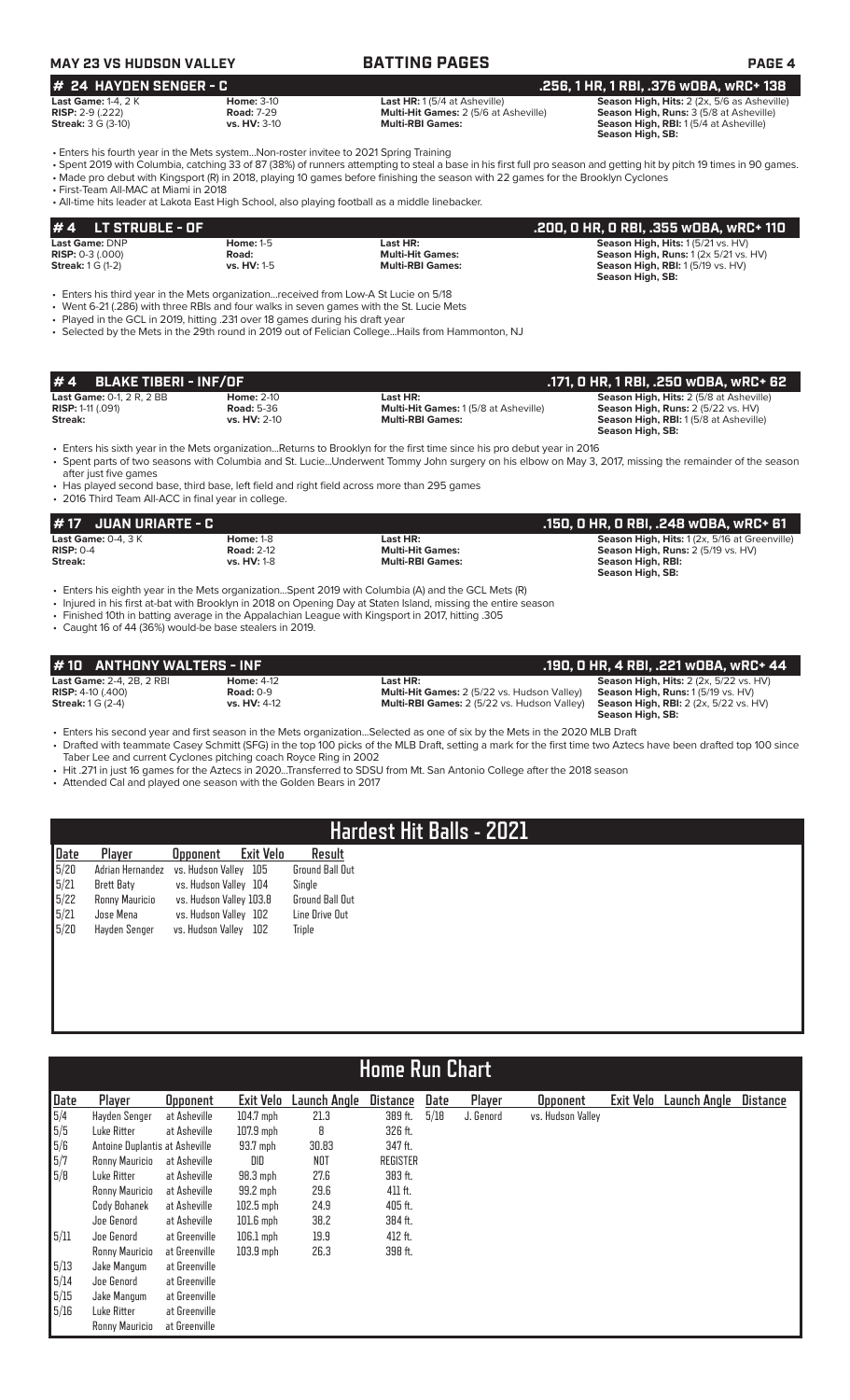### **MAY 23 VS HUDSON VALLEY BULLPEN PAGE PAGE 5** • Enters his fourth year in the Mets org...Won a New York Penn League title with Brooklyn in 2019 • Struck out 40 batters over 28.2 innings with Brooklyn...Spent his first professional season with GCL Mets and Kingsport Mets • Joins Ronnie Robbins (30th, 1981 - Toronto) as the only two LSU-Alexandria Generals to be drafted by a MLB team in school history • Native of Natchitoches (NACK-ah-tish), the oldest city in Louisiana (est. 1714). **# 5 BRIAN METOYER - RHP 9.39 K/9, 5.87 ERA, 0 SV Last App:** 5/19 vs. HV **Last Loss:** 5/15 at GVL **SV/OP (Last): Holds:** Holds: **Holds: Holds: Leadoff:** 3-5. BB **Inherited Runners/Stranded:** 2/1 **Inherited Runners/Stranded:** 2/1 • Enters his third year in the Mets organization...Won a 2019 NYPL title with Brooklyn, splitting time with the Cyclones and Kingsport Mets • Signed as a minor league free agent in mid-summer after pitching in six games with the Westside Wolly Mammoths in the United Shore Baseball League • Pitched all four years at Johns Hopkins, switching to submarine later in his career. **# 13 JOSH HEJKA - RHP 5.86 K/9, 7.04 ERA, 0 SV Last App:** 5/20 vs. HV **Last Loss:** SV/OP (Last): SV/OP (Last): Holds: Leadoff: 1-4 **Interited Runners/Stranded:** 3/1 **Inherited Runners/Stranded: 3/1** • Enters his third year in the Mets organization • Pitched across three levels in the system in 2019, including being a member of the 2019 New York-Penn League championship team in Brooklyn • Drafted after his junior season at Florida International **# 11 NICK MACDONALD - RHP 11.17 K/9, 5.59 ERA, 0 SV Last App:** 5/22 vs. HV **Last Loss: SV/OP (Last):** SV/OP (Last): Holds:<br>Leadoff: 1-8, BB **Inherited Runners/Stranded:** 3/1 **Inherited Runners/Stranded: 3/1** • Enters his third year in the Mets organization...Struck out the final batter in Game 3 of the 2019 NYPL Championship Series to win Brooklyn's first outright minor league baseball title in team history • Spent the entire 2019 season with the Cyclones, collecting three saves • Went to New Mexico State for two seasons after pitching a pair of campaigns for Central Arizona. **# 18 ANDREW EDWARDS - LHP 10.38 K/9, 2.08 ERA, 0 SV Last App:**  $5/22$  vs. HV **Last Loss:** 5/18 vs. HV **SV/OP (Last): Leadoff:** 1-7 **Inherited Runners/Stranded:** 3/3 **Inherited Runners/Stranded:** 3/3 **# 43 BRYCE MONTES DE OCA - RHP 10.8 K/9, 0.00 ERA, 0 SV**

|                                  | LIT TY LUNIUL MUNILU DE UUA LINIE  |               | 10.0 K) 0, 0.00 LKA, 0 0 V |
|----------------------------------|------------------------------------|---------------|----------------------------|
| Last App: 5/22 vs. HV Last Loss: |                                    | SV/OP (Last): | Holds: 1                   |
| <b>Leadoff:</b> $0-4$ . $BB$     | <b>Inherited Runners/Stranded:</b> |               |                            |

• Enters his fourth year in the Mets org...Has not pitched as a professional due to injuries • Underwent Tommy John surgery as a high school junior and missed 2016 after having ulnar nerve transposition

• Previously drafted by Washington in the 15th round of the 2017 MLB Draft and by the Chicago White Sox in the 14th round of the 2015 MLB Draft.

| # 38     COLBY MORRIS  - RHP ' |                                    |               | , 13.50 K/9, 27.00 ERA, 0 SV' |
|--------------------------------|------------------------------------|---------------|-------------------------------|
| Last App: $5/20$ vs. $HV$      | Last Loss:                         | SV/OP (Last): | Holds:                        |
| <b>Leadoff:</b> 0-1            | <b>Inherited Runners/Stranded:</b> |               |                               |

• Enters his first season in the Mets organization...called up from Low-A St. Lucie on May 20

• Made four scoreless appearances in relief for the St. Lucie Mets to being 2021 • Minor League free agent signing...pitched at Middlebury in Vermon

|                              | • ivilitor League free agent signifigpitched at iviludiebury in vermont |                                        |        |
|------------------------------|-------------------------------------------------------------------------|----------------------------------------|--------|
| ' ERIC ORZE - RHP .<br>#7    |                                                                         | 12.85 K/9. 5.14 ERA. 1 SV              |        |
| <b>Last App:</b> 5/21 vs. HV | <b>Last Loss:</b> 5/16 at GVL                                           | <b>SV/OP (Last):</b> 1/1 (5/21 vs. HV) | Holds: |
| <b>Leadoff:</b> 3-7          | <b>Inherited Runners/Stranded: 5/2</b>                                  |                                        |        |
| ____                         |                                                                         |                                        |        |

• Enters his second year and first full season in the Mets organization

• One of six draft picks by the Mets in the 2020 MLB Draft...final selection for the club

• Two-time cancer survivor, beating testicular cancer and stage-zero melanoma • Struck out 29 batters over 19.2 innings with Univ. New Orleans in '20 as Saturday starter.

| # 26 MICHEL OTANEZ - RHP                  |                                                      | 22.50 K/9. 20.25 ERA. 0 SV           |          |
|-------------------------------------------|------------------------------------------------------|--------------------------------------|----------|
| Last App: $5/21$ vs. $HV$<br>Leadoff: 1-4 | Last Loss:<br><b>Inherited Runners/Stranded: 3/0</b> | <b>SV/OP (Last):</b> 0/1 (BS at GVL) | Holds: 1 |

• Enters his sixth year in the Mets org...No. 26 prospect in the system according to *MLB Pipeline* • Returns to Brooklyn for the second assignment in a row

• Pitched with the Cyclones and won an NYPL title in 2019 and also spent time with Kingsport • Missed 2017 due to injury...Struck out 21 batters in 21.1 innings with the DSL Mets1 in 2016.

|          |                                  | #44 HUNTER PARSONS - RHP                                                        | 27.0 K/9, 0.00 ERA, 0 SV |        |
|----------|----------------------------------|---------------------------------------------------------------------------------|--------------------------|--------|
|          | Last App: 5/22 vs. HV Last Loss: |                                                                                 | SV/OP (Last):            | Holds: |
| Leadoff: |                                  | <b>Inherited Runners/Stranded: 1/0</b>                                          |                          |        |
|          |                                  | • Enters his third year in the Mets orgCalled up from Low-A St. Lucie on May 20 |                          |        |

• Made four relief appearances with the Mets (A-), striking out 18 in 10 innings (45% K rate).

• Pitched with the Cyclones and won an NYPL title in 2019

### **# 48 MITCH RAGAN - RHP 11.42 K/9, 1.04 ERA, 1 SV**

**Last App:** 5/16 at GVL **Last Loss: SV/OP (Last):** 1/1 (5/12 at GVL) **Holds:** 1 **Inherited Runners/Stranded:** 

- Enters his third year in the Mets organization...Won a title with Brooklyn in 2019,
- earning the win in the championship-clinching game against Lowell

• Named a New York-Penn League All-Star with the Cyclones

• Named the 2019 Big East Pitcher of the Year with Creighton

• Pitched at Creighton for two seasons...spent 2017 with Iowa West & 2016 with Wayne State.

### **# 29 ALLAN WINANS - RHP 13.50 K/9, 0.00 ERA, 0 SV**

**Last App:** 5/19 vs HV **Last Loss:** SV/OP (Last): Holds:<br>
Leadoff: 1-2 Inherited Runners/Stranded: 4/4

**Leadoff:** 1-2 **Inherited Runners/Stranded:** 4/4

• Enters his fourth year in the Mets organization...Called up on 5/11 from extended spring

• Made 30 appearances, saving 11 of 13 games for the Columbia Fireflies (A) in 2019 • Mets 17th round draft selection in 2018 from Campbell University in Buies Creek, NC.

|      |        | LAST FIVE APPEARANCES |                       |                |                |                |                |                |          |
|------|--------|-----------------------|-----------------------|----------------|----------------|----------------|----------------|----------------|----------|
|      |        |                       | <b>ANDREW EDWARDS</b> |                |                |                |                |                |          |
| DATE | OPP    | DEC                   | IP                    | н              | R              | ER             | <b>BB</b>      | Κ              | HR       |
| 5/7  | @ASH   |                       | 1.1                   | $\Omega$       | 0              | O              | O              | $\overline{2}$ | $\Omega$ |
| 5/8  | @ASH   |                       | 1.0                   | $\Omega$       | $\Omega$       | O              | 1              | 1              | $\Omega$ |
| 5/14 | @GVL   |                       | 2.1                   | 1              | 0              | O              | 1              | 3              | 0        |
| 5/18 | vs. HV |                       | 1.0                   | $\overline{2}$ | 1              | 1              | O              | $\overline{2}$ | $\Omega$ |
| 5/22 | vs. HV |                       | 2.0                   | $\overline{2}$ | 0              | O              | O              | $\Omega$       | $\Omega$ |
|      |        |                       | <b>JOSH HEJKA</b>     |                |                |                |                |                |          |
| DATE | OPP    | <b>DEC</b>            | IP                    | н              | R              | ER             | <b>BB</b>      | Κ              | HR       |
| 5/5  | @ASH   |                       | 2.1                   | 1              | 1              | 1              | 1              | 3              | $\Omega$ |
| 5/8  | @ASH   |                       | 1.1                   | 5              | 7              | 3              | $\overline{2}$ | $\Omega$       | $\Omega$ |
| 5/13 | @GVL   |                       | 1.0                   | 4              | $\overline{2}$ | $\overline{2}$ | O              | 0              | $\Omega$ |
| 5/20 | vs. HV |                       | 3.0                   | O              | $\Omega$       | O              | 0              | $\overline{2}$ | $\Omega$ |

|      |        |      | <b>NICK MACDONALD</b> |    |    |    |           |   |    |
|------|--------|------|-----------------------|----|----|----|-----------|---|----|
| DATE | OPP    | DEC. | IP                    | н  | R  | ER | <b>BB</b> | Κ | ΗR |
| 5/6  | @ASH   |      | 2 O                   | 5. | -3 | 2  | O         |   |    |
| 5/11 | @GVL   |      | 2 O                   | Ω  | Ω  | Ω  | 0         | З | O  |
| 5/14 | @GVL   |      | 11                    | 3  | 3  | 3  |           |   |    |
| 5/18 | vs. HV |      | 21                    |    |    |    |           | 4 |    |
| 5/22 | vs. HV |      | 2 በ                   |    |    |    | O         |   |    |

|      |        |      | <b>BRIAN METOYER</b> |                |    |    |               |   |    |
|------|--------|------|----------------------|----------------|----|----|---------------|---|----|
| DATE | OPP    | DFC. | IP                   | н              | R  | FR | <b>BB</b>     |   | HR |
| 5/6  | @ASH   |      | 2.2                  | $\overline{1}$ | 1  | O  |               | ₹ |    |
| 5/12 | @GVL   | W    | 2.0                  | 1              | 1  | O  | O             |   | O  |
| 5/15 | @GVL   |      | 1 <sub>O</sub>       | 3              | 4  | Δ  | $\mathcal{L}$ |   |    |
| 5/19 | vs. HV |      | 2 O                  | O              | O. | O  | O             |   |    |
|      |        |      |                      |                |    |    |               |   |    |

| <b>BRYCE MONTES DE OCA</b> |      |            |          |          |    |               |   |    |  |
|----------------------------|------|------------|----------|----------|----|---------------|---|----|--|
| OPP                        | DEC. | IP         | н        | R        | FR | <b>B</b> R    |   | НR |  |
| @ASH                       |      | 1 $\Omega$ | O        | O        | O  | O             |   |    |  |
| @GVL                       | н    | 1 $\Omega$ | O        | O        | O  | $\mathcal{L}$ |   | O  |  |
| @GVL                       |      | 12         | $\Omega$ | O        | O  | 1             | З |    |  |
| vs. HV                     |      | 1 $\Omega$ |          | Ω        | O  | O             |   |    |  |
| vs. HV                     |      | 1 ∩        |          | $\Omega$ | Ω  |               |   |    |  |
|                            |      |            |          |          |    |               |   |    |  |

|         |                               |      | <b>COLBY MORRIS</b> |               |   |    |    |   |           |
|---------|-------------------------------|------|---------------------|---------------|---|----|----|---|-----------|
|         | DATE OPP                      | DFC. | IP                  | н             | R | ER | ВB |   | <b>HR</b> |
| $5/4*$  | vs. JUP*                      |      | 1.0                 | $\mathcal{L}$ |   |    | O  | 3 | O         |
|         | $5/6^*$ vs. JUP*              |      | 2 O                 | Ω             | 0 | O  | O  | 3 | O         |
| $5/11*$ | $@$ DBT*                      |      | 1.0                 | Ω             | O | O  | O  |   | O         |
| $5/14*$ | $@$ DBT*                      |      | 1.0                 |               |   | O  | O  |   | O         |
| 5/20    | vs. HV                        |      | 1 O                 | Δ             | 3 | 3  |    |   |           |
|         | *Pitched with Low-A St. Lucie |      |                     |               |   |    |    |   |           |

|  |  |  | <b>ERIC OF</b> |  |
|--|--|--|----------------|--|

|             |         |     |                       | <b>ERIC ORZE</b> |          |          |                |          |           |
|-------------|---------|-----|-----------------------|------------------|----------|----------|----------------|----------|-----------|
| <b>DATE</b> | OPP     | DEC | IP                    | н                | R        | ER       | <b>BB</b>      | Κ        | <b>HR</b> |
| 5/4         | @ASH    |     | 2.0                   | 2                | 1        | 1        | O              | 3        | 1         |
| 5/7         | @ASH    |     | 1.0                   | 1                |          |          | 2              | 1        | 0         |
| 5/13        | @GVL    |     | 1.1                   | 3                |          |          | O              | 3        | 0         |
| 5/16        | @GVL    | L.  | 0.2                   | 3                |          | 1        | 0              | 0        | 1         |
| 5/21        | vs. HV  | SV  | 2.0                   | 0                | $\Omega$ | O        | 0              | 3        | 0         |
|             |         |     | <b>MICHEL OTANEZ</b>  |                  |          |          |                |          |           |
| <b>DATE</b> | OPP     | DEC | IP                    | н                | R        | ER       | BB             | Κ        | <b>HR</b> |
| 5/6         | @ASH    |     | 1.0                   | $\Omega$         | 0        | $\Omega$ | 0              | 3        | O         |
| 5/8         | @ASH    |     | 0.2                   | $\overline{2}$   | 3        | 3        | 1              | $\Omega$ | 1         |
| 5/13        | @GVL    |     | 1.0                   | $\overline{2}$   | 1        | 1        | $\Omega$       | 3        | 0         |
| 5/16        | @GVL    | BS  | 0.1                   | 4                | 5        | 5        | $\overline{2}$ | 1        | 0         |
| 5/21        | vs. HV  |     | 1.0                   | 1                | 0        | 0        | 1              | 3        | 0         |
|             |         |     | <b>HUNTER PARSONS</b> |                  |          |          |                |          |           |
| DATE        | OPP     | DEC | IP                    | н                | R        | ER       | <b>BB</b>      | Κ        | HR        |
| $5/4*$      | vs.JUP* |     | 2.0                   | 2                | 0        | 0        | 0              | 4        | 0         |

|             | $5/8^*$ vs. JUP* |                  | 2.0 3 1 1 1           |          |          |          |               |          |          |
|-------------|------------------|------------------|-----------------------|----------|----------|----------|---------------|----------|----------|
|             | 5/14* @DBT*      | W                | $3.0 \quad 3 \quad 1$ |          |          | 1        | Ω             | 6        | $\Omega$ |
|             | 5/18* @PMB*      | W                | 3.0                   | $\Omega$ | $\Omega$ | $\Omega$ | $\mathcal{P}$ | $\Delta$ | $\Omega$ |
|             | 5/22 vs. HV      |                  | 0.1                   |          |          | 1 0 0 2  |               |          | O.       |
|             |                  |                  | <b>MITCH RAGAN</b>    |          |          |          |               |          |          |
| <b>DATE</b> | ∩DD              | NEC ID H D ED RR |                       |          |          |          |               |          | HЕ       |

| DATE OPP DEC IP H R ER BB K HR |               |  |  |  |                |
|--------------------------------|---------------|--|--|--|----------------|
| 5/4 @ASH                       | 2.0 3 1 1 1 4 |  |  |  | $\overline{1}$ |
| 5/7 @ASH 2.2 1 3 0 2 3         |               |  |  |  | $\Omega$       |
| 5/12 @GVL SV 2.0 1 0 0 0 3     |               |  |  |  | O              |
|                                |               |  |  |  | $\Omega$       |
|                                |               |  |  |  |                |

|      |          |                  | <b>ALLAN WINANS</b> |        |              |          |          |               |           |
|------|----------|------------------|---------------------|--------|--------------|----------|----------|---------------|-----------|
|      | DATE OPP | DEC IP H R ER BB |                     |        |              |          |          | K.            | <b>HR</b> |
| 5/13 | @GVL     |                  | 1 O                 |        | 0 0          | $\Omega$ | $\Omega$ | $\mathcal{L}$ |           |
| 5/15 | @GVL     |                  | O 1                 | $\cap$ | $\Omega$     | $\Omega$ | $\Omega$ |               |           |
| 5/19 | vs. HV   |                  | 20                  |        | <sup>n</sup> | $\Omega$ | -1       | $\mathcal{P}$ |           |

|                |                |       |    |    |    | <b>Number of Pitches Thrown</b> |    |
|----------------|----------------|-------|----|----|----|---------------------------------|----|
| <b>Pitcher</b> | Days Rest 5/18 |       |    |    |    | 5/19 5/20 5/21 5/22 5/23        |    |
| Edwards        | ∩              | 20    |    |    |    | 28                              |    |
| Hejka          |                |       |    | 34 |    |                                 |    |
| MacDonald      | O              | 38    | -- | -- | -- | 25                              |    |
| Metoyer        | 3              |       | 25 |    |    | --                              |    |
| Montes de Oca  | 0              |       | 12 | -- | -- | 16                              |    |
| <b>Morris</b>  | $\overline{2}$ |       |    | 32 |    |                                 |    |
| Orze           | 1              |       |    |    | 21 |                                 |    |
| Otanez         |                |       | -- | -- | 21 | --                              | -- |
| Parsons        | O              | $41*$ |    |    |    | 19                              |    |
| Ragan          | 6              |       |    | -- | -- | --                              |    |
| Winans         | 3              |       | 20 |    |    |                                 |    |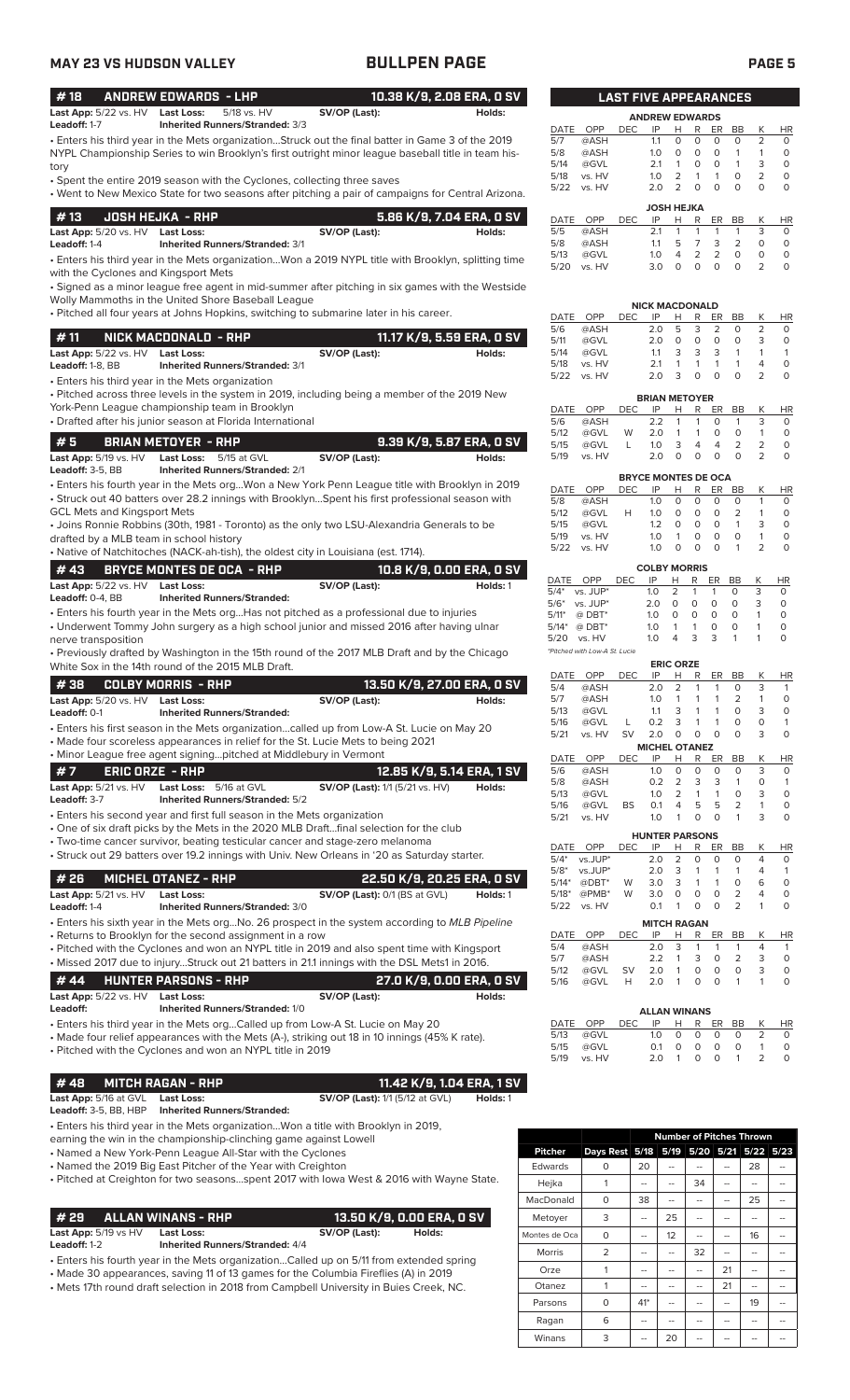### **MAY 23 VS HUDSON VALLEY HIGH/LOW & CHARTS PAGE 6**

| INDIVIDUAL BATTING HIGHS                                                     |
|------------------------------------------------------------------------------|
|                                                                              |
|                                                                              |
|                                                                              |
|                                                                              |
|                                                                              |
|                                                                              |
| Most Home Runs, Game1 (16 players, last: Joe Genord, 5/18 vs. Hudson Valley) |
| Home Runs, Consecutive Games Three games (Ronny Mauricio, 5/7-5/11)          |
|                                                                              |
|                                                                              |
|                                                                              |
|                                                                              |
|                                                                              |
|                                                                              |
|                                                                              |
|                                                                              |
| Most Stolen Bases, Game  1 (7x, last: Blake Tiberi, 5/22 vs. Hudson Valley)  |
| <b>TEAM BATTING HIGHS</b>                                                    |
|                                                                              |
|                                                                              |
|                                                                              |
|                                                                              |
|                                                                              |
|                                                                              |
|                                                                              |
|                                                                              |
|                                                                              |
|                                                                              |
|                                                                              |
|                                                                              |
|                                                                              |
|                                                                              |
|                                                                              |
|                                                                              |
|                                                                              |
|                                                                              |
|                                                                              |
|                                                                              |
|                                                                              |

### **FIELDING**

Most Errors, Team, Game...............................................................................6 (5/7 at Asheville) .<br>2 (Baty, Mauricio, Tiberi, 5/7 at Asheville)<br>e........................... 3 (5/19 vs. Hudson Valley) Most Double Plays Turned, Nine-Inning Game.......................... 3 (5/19 vs. Hudson Valley) Consecutive Errorless Games, Team.

**C-** Senger (8), Uriarte (5), Mena (3) **STARTERS BY POSITION**

- **1B-** Genord (12), Winaker (2), Bohanek (1), Ritter (1)
- **2B-** Ritter (10), Walters (4), Tiberi (1), Struble (1)
- **3B-** Baty (10), Tiberi (6)
- **SS-** Mauricio (11), Walters (3), Bohanek (2)
- **LF-** Duplantis (12), Tiberi (3), Winaker (1)
- **CF-** Mangum (8), Molina (3), Hernandez (2), Ota (2), Duplantis (1)
- **RF-** Molina (6), Winaker (4), Hernandez (4), Struble (1), Ota (1)

**DH-** Baty (3), Tiberi (2), Mauricio (2), Hernandez (2), Senger (2), Ritter (1), Bohanek (1), Mangum (1), Genord (1), Mena (1)

**STARTERS BY BATTING ORDER 1st -** Duplantis (13), Mangum (2), Struble (1)

**2nd -** Mangum (5), Bohanek (4), Winaker (4), Mauricio (1), Tiberi (1), Walters (1)

**3rd -** Mauricio (12), Baty (4)

**4th-** Baty (9), Ritter (6), Genord (1)

**5th-** Ritter (6), Senger (4), Genord (3), Ota (2), Hernandez (1)

**6th-** Genord (5), Senger (3), Winaker (2), Hernandez (2), Ota (1), Tiberi (1), Mena (1), Uriarte (1)

**7th-** Genord (4), Tiberi (4), Senger (2), Uriarte (2), Walters (1), Winaker (1), Mena (1), Hernandez (1)

**8th-** Tiberi (6), Hernandez (3), Walters (3), Mena (2), Senger (1), Uriarte (1)

**9th-** Molina (9), Mangum (2), Walters (2), Uriarte (1), Hernandez (1), Struble (1)

|             | <b>CATCHERS STEALING</b> |     |            |      | <b>MULTI-RUN INNINGS</b> |                  |
|-------------|--------------------------|-----|------------|------|--------------------------|------------------|
| <b>Name</b> | СS                       | АТТ | <b>PCT</b> | Runs | <b>Times</b>             | Last             |
| Mena        |                          | O   | 0%         | 6    |                          | 7th, 5/20 vs. HV |
| Senger      |                          |     | 29%        | 5    |                          | 6th, 5/20 vs. HV |
| Uriarte     |                          | 8   | 50%        | 3    | 6                        | 1st. 5/21 vs. HV |
| Team        | 6                        | 15  | 40%        |      | 15                       | 8th, 5/22 vs. HV |

|                                    |    | 2 | R |  |                                    |  |  | 4 5 6 7 8 9 10 + TOTALS |
|------------------------------------|----|---|---|--|------------------------------------|--|--|-------------------------|
| OPPONENTS 13 4 10 19 10 7 7 22 2 0 |    |   |   |  |                                    |  |  | 94                      |
| <b>BKLYN</b>                       | 11 |   |   |  | 6   10   11   7   10   12   13   6 |  |  | 86                      |

|                                                                                     | INDIVIDUAL PITCHING HIGHS |
|-------------------------------------------------------------------------------------|---------------------------|
|                                                                                     |                           |
|                                                                                     |                           |
| Most Home Runs Allowed, Game 2 (4x, last: Jaison Vilera, 5/15 at Greenville)        |                           |
|                                                                                     |                           |
| Most Strikeouts, Game, Reliever4 (3x, last: Nick MacDonald, 5/18 vs. Hudson Valley) |                           |
|                                                                                     |                           |
|                                                                                     |                           |
|                                                                                     |                           |
|                                                                                     |                           |
| Most Innings Pitched, Reliever  3.0 (Josh Hejka, 5/20 vs. Hudson Valley)            |                           |
|                                                                                     |                           |
| Most Consecutive Scoreless Inn., Reliever  8.2 (Mitch Ragan 5/4-present)            |                           |

| <b>TEAM PITCHING HIGHS</b>                                          |  |
|---------------------------------------------------------------------|--|
|                                                                     |  |
|                                                                     |  |
|                                                                     |  |
|                                                                     |  |
|                                                                     |  |
| Most Consecutive Scoreless Innings 10 (5/19-5/20 vs. Hudson Valley) |  |
|                                                                     |  |
|                                                                     |  |
|                                                                     |  |
|                                                                     |  |
|                                                                     |  |
|                                                                     |  |
|                                                                     |  |
|                                                                     |  |
|                                                                     |  |
|                                                                     |  |

|                   |                          |             | <b>TEAM MISCELLANEOUS</b>                                            |  |  |  |  |
|-------------------|--------------------------|-------------|----------------------------------------------------------------------|--|--|--|--|
|                   |                          |             |                                                                      |  |  |  |  |
|                   |                          |             |                                                                      |  |  |  |  |
|                   |                          |             | Shortest Game, Time, Nine-Inning Game  2:20 (5/18 vs. Hudson Valley) |  |  |  |  |
|                   |                          |             |                                                                      |  |  |  |  |
|                   |                          |             |                                                                      |  |  |  |  |
|                   |                          |             |                                                                      |  |  |  |  |
|                   |                          |             |                                                                      |  |  |  |  |
|                   |                          |             |                                                                      |  |  |  |  |
|                   |                          |             |                                                                      |  |  |  |  |
|                   |                          |             |                                                                      |  |  |  |  |
|                   |                          |             |                                                                      |  |  |  |  |
|                   |                          |             |                                                                      |  |  |  |  |
|                   | OUTFIELD ASSISTS [6]     |             | RECORD BREAKDOWN                                                     |  |  |  |  |
| <b>NAME</b>       | <b>TOTAL</b>             | (LAST)      |                                                                      |  |  |  |  |
| Duplantis         | 4                        | 5/13 at GVL |                                                                      |  |  |  |  |
| Molina            | 1                        | 5/21 vs. HV |                                                                      |  |  |  |  |
| Winaker           | 1                        | 5/6 at ASH  |                                                                      |  |  |  |  |
|                   |                          |             |                                                                      |  |  |  |  |
|                   |                          |             |                                                                      |  |  |  |  |
|                   |                          |             |                                                                      |  |  |  |  |
|                   |                          |             |                                                                      |  |  |  |  |
|                   |                          |             |                                                                      |  |  |  |  |
|                   |                          |             |                                                                      |  |  |  |  |
|                   | UNIFORM RECORDS          |             |                                                                      |  |  |  |  |
|                   |                          |             |                                                                      |  |  |  |  |
| <b>Home White</b> |                          | $O-O$       |                                                                      |  |  |  |  |
|                   |                          |             |                                                                      |  |  |  |  |
| <b>Road Gray</b>  |                          | $4 - 7$     |                                                                      |  |  |  |  |
|                   |                          |             |                                                                      |  |  |  |  |
|                   | <b>Championship Gold</b> | $2 - 3$     |                                                                      |  |  |  |  |
|                   |                          |             |                                                                      |  |  |  |  |
|                   |                          |             |                                                                      |  |  |  |  |
|                   |                          |             |                                                                      |  |  |  |  |
|                   |                          |             | Do Not Allow a Home Run 3-2                                          |  |  |  |  |
|                   |                          |             | Hit More Home Runs  2-1                                              |  |  |  |  |
|                   |                          |             | Opponent Hits More HRs1-6                                            |  |  |  |  |
|                   |                          |             |                                                                      |  |  |  |  |
|                   |                          |             |                                                                      |  |  |  |  |
|                   |                          |             |                                                                      |  |  |  |  |
|                   |                          |             |                                                                      |  |  |  |  |
|                   |                          |             |                                                                      |  |  |  |  |
|                   |                          |             |                                                                      |  |  |  |  |
|                   |                          |             |                                                                      |  |  |  |  |
|                   |                          |             |                                                                      |  |  |  |  |
|                   |                          |             | Opponent Scores First2-5                                             |  |  |  |  |
|                   |                          |             |                                                                      |  |  |  |  |
|                   |                          |             |                                                                      |  |  |  |  |
|                   |                          |             |                                                                      |  |  |  |  |
|                   |                          |             |                                                                      |  |  |  |  |
|                   |                          |             |                                                                      |  |  |  |  |
|                   |                          |             |                                                                      |  |  |  |  |
|                   |                          |             |                                                                      |  |  |  |  |
|                   |                          |             |                                                                      |  |  |  |  |
|                   |                          |             |                                                                      |  |  |  |  |
|                   |                          |             |                                                                      |  |  |  |  |
|                   | <b>EJECTIONS</b>         |             |                                                                      |  |  |  |  |
| Name              | <b>Umpire</b>            | Date        |                                                                      |  |  |  |  |
|                   |                          |             |                                                                      |  |  |  |  |

 $\mathcal{L}_{\mathcal{A}}$ 

| <b>MISC. WINS</b>                      |  |
|----------------------------------------|--|
| Come from Behind Wins  2 (5/21 vs. HV) |  |

Wins in Last At-Bat......................................... Walk-off Wins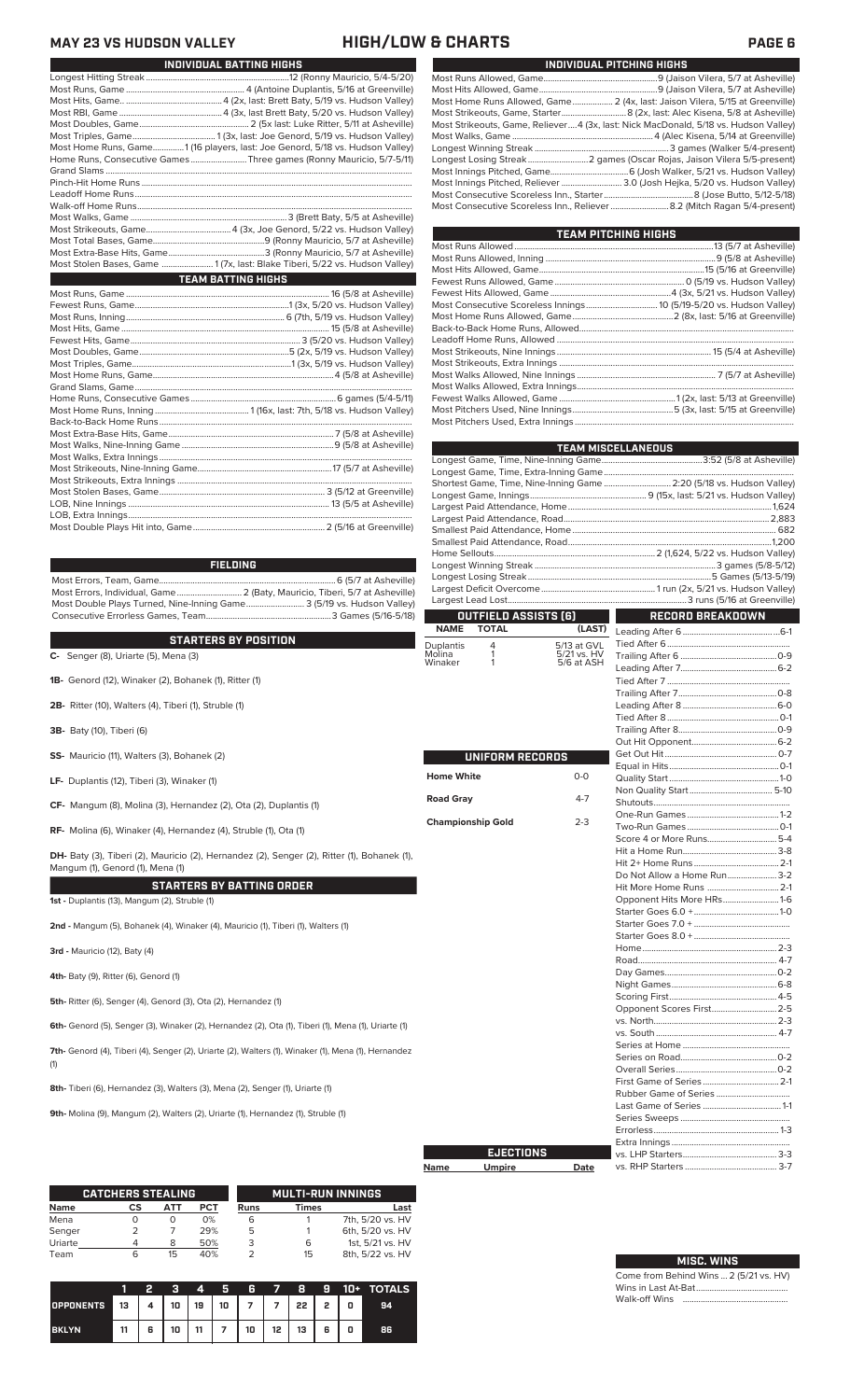# **MAY 23 VS HUDSON VALLEY GAME BY GAME RESULTS PAGE 7**

|              |                |                                              |                        |          |         |                   |        | <b>GAME-BY-GAME RESULTS</b>                |                               |                 |             |                   |
|--------------|----------------|----------------------------------------------|------------------------|----------|---------|-------------------|--------|--------------------------------------------|-------------------------------|-----------------|-------------|-------------------|
| <b>DATE</b>  | GM#            | <b>OPPONENT</b>                              | W-L/TIME SCORE         |          | RECORD  | POSITION          | GA/GB  | <b>WINNING PITCHER</b>                     | <b>LOSING PITCHER</b>         | <b>SAVE</b>     | <b>TIME</b> | <b>ATTENDANCE</b> |
| 5/4          | $\mathbf{1}$   | at Asheville                                 | W                      | $8 - 2$  | $1 - 0$ | T <sub>1st</sub>  | $+1$   | Josh Walker (1-0)                          | Blair Henley (0-1)            |                 | 3:16        | 1,200             |
| 5/5          | $\overline{2}$ | at Asheville                                 | L                      | $6-1$    | $1 - 1$ | T <sub>2</sub> nd | $-1$   | Chandler Casey (1-0)                       | Jose Butto (1-0)              |                 | 3:26        | 1,200             |
| 5/6          | 3              | at Asheville                                 | L                      | $11 - 4$ | $1 - 2$ | T3rd              | $-2$   | Matt Ruppenthal (1-0)                      | Oscar Rojas (0-1)             |                 | 3:10        | 1,200             |
| 5/7          | 4              | at Asheville                                 | L                      | $13 - 7$ | $1 - 3$ | T3rd              | $-3$   | R.J. Freure (1-0)                          | Jaison Vilera (0-1)           |                 | 3:44        | 1,200             |
| 5/8          | 5              | at Asheville                                 | W                      | $16-12$  | $2 - 3$ | T3rd              | $-3$   | Alec Kisena (1-0)                          | Juan Pablo Lopez (1-0)        |                 | 3:52        | 1,200             |
| 5/9          | 6              | at Asheville                                 |                        |          |         |                   |        | Cancelled due to non-COVID-related illness |                               |                 |             |                   |
| 5/10         |                | OFF DAY                                      |                        |          |         |                   |        |                                            |                               |                 |             |                   |
| 5/11         | 7              | at Greenville                                | W                      | $6-1$    | $3 - 3$ | 2nd               | $-2.5$ | Josh Walker (2-0)                          | Jay Groome (0-2)              |                 | 3:00        | 1,995             |
| 5/12         | 8              | at Greenville                                | W                      | $3-2$    | $4 - 3$ | 2nd               | $-1.5$ | Brian Metoyer (1-0)                        | Yusniel Padron-Artilles (0-2) | Mitch Ragan (1) | 3:14        | 1,819             |
| 5/13         | 9              | at Greenville                                | L                      | $8 - 2$  | $4 - 4$ | 2 <sub>nd</sub>   | $-2.5$ | Chris Murphy (1-1)                         | Oscar Rojas (0-2)             |                 | 3:21        | 2,485             |
| 5/14         | 10             | at Greenville                                | L                      | $5-1$    | $4 - 5$ | 4th               | $-2.5$ | Brayan Bello (2-0)                         | Alec Kisena (1-1)             |                 | 2:54        | 2,732             |
| 5/15         | 11             | at Greenville                                | L                      | $8 - 4$  | $4-6$   | 4th               | $-3.5$ | Yorvin Pantoja (1-0)                       | Brian Metoyer (1-1)           |                 | 2:52        | 2,883             |
| 5/16<br>5/17 | 12             | at Greenville<br>OFF DAY                     | L                      | $10-9$   | $4 - 7$ | 4th               | $-3.5$ | Jake Wallace (1-0)                         | Eric Orze (0-1)               |                 | 3:09        | 2,818             |
| 5/18         | 13             | <b>Hudson Valley</b>                         | L.                     | $4-3$    | $4 - 8$ | 5th               | $-4.5$ | Zach Greene (1-1)                          | Andrew Edwards (0-1)          |                 | 2:29        | 1,315             |
| 5/19         | 14             | <b>Hudson Valley</b>                         | w                      | 14-0     | $5-8$   | 5th               | $-3.5$ | Allan Winans (1-0)                         | Jhony Brito (0-1)             |                 | 3:01        | 810               |
| 5/20         | 15             | <b>Hudson Valley</b>                         | L                      | $6-1$    | $5-9$   | 5th               | $-3.5$ | Luis Medina (2-0)                          | Jaison Vilera (0-2)           |                 | 2:42        | 682               |
| 5/21         | 16             | <b>Hudson Valley</b>                         | w                      | 4-1      | $6-9$   | 5th               | $-3.5$ | Josh Walker (3-0)                          | Josh Maciejewski (2-1)        | Eric Orze (1)   | 2:33        | 998               |
| 5/22         | 17             | <b>Hudson Valley</b>                         | L                      | $5 - 3$  | $6-10$  | 5th               | $-4.5$ | Ken Waldichuk (1-0)                        | Cam Opp (0-1)                 |                 | 3:14        | 1,624             |
| 5/23         | 18             | <b>Hudson Valley</b>                         | 1:00 p.m.              |          |         |                   |        |                                            |                               |                 |             |                   |
| 5/24         |                | OFF DAY                                      |                        |          |         |                   |        |                                            |                               |                 |             |                   |
| 5/25         | 19             | Aberdeen                                     | 6:30 p.m.              |          |         |                   |        |                                            |                               |                 |             |                   |
| 5/26         | 20             | Aberdeen                                     | 6:30 p.m.              |          |         |                   |        |                                            |                               |                 |             |                   |
| 5/27         | 21             | Aberdeen                                     | 6:30 p.m.              |          |         |                   |        |                                            |                               |                 |             |                   |
| 5/28         | 22             | Aberdeen                                     | 7:00 p.m.              |          |         |                   |        |                                            |                               |                 |             |                   |
| 5/29         | 23             | Aberdeen                                     | 4:00 p.m.              |          |         |                   |        |                                            |                               |                 |             |                   |
| 5/30         | 24             | Aberdeen                                     | 1:00 p.m.              |          |         |                   |        |                                            |                               |                 |             |                   |
| 5/31         |                | OFF DAY                                      |                        |          |         |                   |        |                                            |                               |                 |             |                   |
|              |                |                                              |                        |          |         |                   |        | MAY [6-10]                                 |                               |                 |             |                   |
| 6/1          | 25             | at Jersey Shore                              | 7:05 p.m.              |          |         |                   |        |                                            |                               |                 |             |                   |
| 6/2          | 26             | at Jersey Shore                              | 7:05 p.m.              |          |         |                   |        |                                            |                               |                 |             |                   |
| 6/3          | 27             | at Jersey Shore                              | 7:05 p.m.              |          |         |                   |        |                                            |                               |                 |             |                   |
| 6/4          | 28             | at Jersey Shore                              | 7:05 p.m.              |          |         |                   |        |                                            |                               |                 |             |                   |
| 6/5          | 29             | at Jersey Shore                              | 7:05 p.m.              |          |         |                   |        |                                            |                               |                 |             |                   |
| 6/6          | 30             | at Jersey Shore                              | 1:05 p.m.              |          |         |                   |        |                                            |                               |                 |             |                   |
| 6/7          |                | OFF DAY                                      |                        |          |         |                   |        |                                            |                               |                 |             |                   |
| 6/8          | 31             | <b>Hudson Valley</b>                         | 6:30 p.m.              |          |         |                   |        |                                            |                               |                 |             |                   |
| 6/9<br>6/10  | 32<br>33       | <b>Hudson Valley</b>                         | 6:30 p.m.              |          |         |                   |        |                                            |                               |                 |             |                   |
| 6/11         | 34             | <b>Hudson Valley</b><br><b>Hudson Valley</b> | 6:30 p.m.<br>7:00 p.m. |          |         |                   |        |                                            |                               |                 |             |                   |
| 6/12         | 35             | <b>Hudson Valley</b>                         | 4:00 p.m.              |          |         |                   |        |                                            |                               |                 |             |                   |
| 6/13         | 36             | <b>Hudson Valley</b>                         | 1:00 p.m.              |          |         |                   |        |                                            |                               |                 |             |                   |
| 6/14         |                | OFF DAY                                      |                        |          |         |                   |        |                                            |                               |                 |             |                   |
| 6/15         | 37             | at Wilmington                                | 7:05 p.m.              |          |         |                   |        |                                            |                               |                 |             |                   |
| 6/16         | 38             | at Wilmington                                | 7:05 p.m.              |          |         |                   |        |                                            |                               |                 |             |                   |
| 6/17         | 39             | at Wilmington                                | 7:05 p.m.              |          |         |                   |        |                                            |                               |                 |             |                   |
| 6/18         | 40             | at Wilmington                                | 7:05 p.m.              |          |         |                   |        |                                            |                               |                 |             |                   |
| 6/19         | 41             | at Wilmington                                | 6:05 p.m.              |          |         |                   |        |                                            |                               |                 |             |                   |
| 6/20         | 42             | at Wilmington                                | 1:05 p.m.              |          |         |                   |        |                                            |                               |                 |             |                   |
| 6/21         |                | OFF DAY                                      |                        |          |         |                   |        |                                            |                               |                 |             |                   |
| 6/22         | 43             | <b>Jersey Shore</b>                          | 6:30 p.m.              |          |         |                   |        |                                            |                               |                 |             |                   |
| 6/23         | 44             | <b>Jersey Shore</b>                          | 6:30 p.m.              |          |         |                   |        |                                            |                               |                 |             |                   |
| 6/24         | 45             | <b>Jersey Shore</b>                          | 6:30 p.m.              |          |         |                   |        |                                            |                               |                 |             |                   |
| 6/25         | 46             | <b>Jersey Shore</b>                          | 7:00 p.m.              |          |         |                   |        |                                            |                               |                 |             |                   |
| 6/26         | 47             | <b>Jersey Shore</b>                          | 6:00 p.m.              |          |         |                   |        |                                            |                               |                 |             |                   |
| 6/27         | 48             | <b>Jersey Shore</b>                          | 4:00 p.m.              |          |         |                   |        |                                            |                               |                 |             |                   |
| 6/28         |                | OFF DAY                                      |                        |          |         |                   |        |                                            |                               |                 |             |                   |
| 6/29         | 49             | at Aberdeen                                  | 7:05 p.m.              |          |         |                   |        |                                            |                               |                 |             |                   |
| 6/30         | 50             | at Aberdeen                                  | 7:05 p.m.              |          |         |                   |        | <b>JUNE (0-0)</b>                          |                               |                 |             |                   |
| 7/1          | 51             | at Aberdeen                                  | 7:05 p.m.              |          |         |                   |        |                                            |                               |                 |             |                   |
| 7/2          | 52             | at Aberdeen                                  | 7:05 p.m.              |          |         |                   |        |                                            |                               |                 |             |                   |
| 7/3          | 53             | at Aberdeen                                  | 6:05 pm.               |          |         |                   |        |                                            |                               |                 |             |                   |
| 7/4          | 54             | at Aberdeen                                  | 2:05 p.m.              |          |         |                   |        |                                            |                               |                 |             |                   |
| 7/5          |                | OFF DAY                                      |                        |          |         |                   |        |                                            |                               |                 |             |                   |
| 7/6          | 55             | at Hudson Valley                             | 7:05 p.m.              |          |         |                   |        |                                            |                               |                 |             |                   |
| 7/7          | 56             | at Hudson Valley                             | 7:05 p.m.              |          |         |                   |        |                                            |                               |                 |             |                   |
| 7/8          | 57             | at Hudson Valley                             | 7:05 p.m.              |          |         |                   |        |                                            |                               |                 |             |                   |
| 7/9          | 58             | at Hudson Valley                             | 7:05 p.m.              |          |         |                   |        |                                            |                               |                 |             |                   |
| 7/10         | 59             | at Hudson Valley                             | 6:05 p.m.              |          |         |                   |        |                                            |                               |                 |             |                   |

7/11 60 at Hudson Valley 4:35 p.m.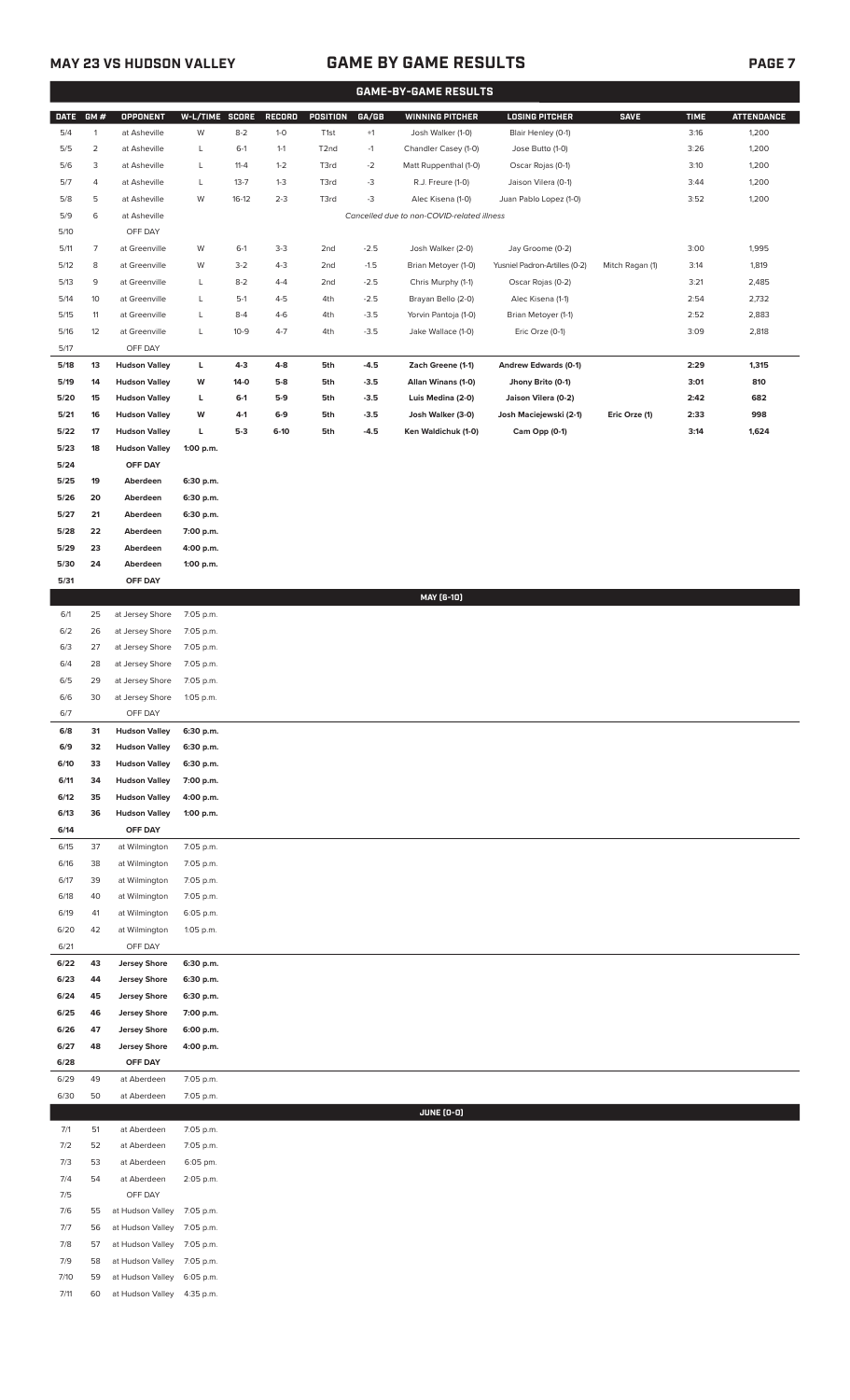# **MAY 23 VS HUDSON VALLEY GAME-BY-GAME PAGE 8**

| <b>DATE</b> | <b>GM#</b> | OPPONENT                   | W-L/TIME SCORE | RECORD<br>POSITION GA/GB | WINNING PITCHER | <b>LOSING PITCHER</b> | <b>SAVE</b> | <b>TIME</b> | <b>ATTENDANCE</b> |
|-------------|------------|----------------------------|----------------|--------------------------|-----------------|-----------------------|-------------|-------------|-------------------|
| 7/12        |            | OFF DAY                    |                |                          |                 |                       |             |             |                   |
| 7/13        | 61         | <b>Jersey Shore</b>        | 6:30 p.m.      |                          |                 |                       |             |             |                   |
| 7/14        | 62         | <b>Jersey Shore</b>        | 6:30 p.m.      |                          |                 |                       |             |             |                   |
| 7/15        | 63         | <b>Jersey Shore</b>        | 6:30 p.m.      |                          |                 |                       |             |             |                   |
| 7/16        | 64         | <b>Jersey Shore</b>        | 7:00 p.m.      |                          |                 |                       |             |             |                   |
| 7/17        | 65         | <b>Jersey Shore</b>        | 6:00 p.m.      |                          |                 |                       |             |             |                   |
| 7/18        | 66         | <b>Jersey Shore</b>        | 4:00 p.m.      |                          |                 |                       |             |             |                   |
|             |            | OFF DAY                    |                |                          |                 |                       |             |             |                   |
| 7/19        |            |                            |                |                          |                 |                       |             |             |                   |
| 7/20        | 67         | Wilmington                 | 6:30 p.m.      |                          |                 |                       |             |             |                   |
| 7/21        | 68         | Wilmington                 | 6:30 p.m.      |                          |                 |                       |             |             |                   |
| 7/22        | 69         | Wilmington                 | 6:30 p.m.      |                          |                 |                       |             |             |                   |
| 7/23        | 70         | Wilmington                 | 7:00 p.m.      |                          |                 |                       |             |             |                   |
| 7/24        | 71         | Wilmington                 | 6:00 p.m.      |                          |                 |                       |             |             |                   |
| 7/25        | 72         | Wilmington                 | 4:00 p.m.      |                          |                 |                       |             |             |                   |
| 7/26        |            | OFF DAY                    |                |                          |                 |                       |             |             |                   |
| 7/27        | 73         | at Jersey Shore            | 7:05 p.m.      |                          |                 |                       |             |             |                   |
| 7/28        | 74         | at Jersey Shore            | 7:05 p.m.      |                          |                 |                       |             |             |                   |
|             |            |                            |                |                          |                 |                       |             |             |                   |
| 7/29        | 75         | at Jersey Shore            | 7:05 p.m.      |                          |                 |                       |             |             |                   |
| 7/30        | 76         | at Jersey Shore            | 7:05 p.m.      |                          |                 |                       |             |             |                   |
| 7/31        | 77         | at Jersey Shore            | 7:05 p.m.      |                          |                 |                       |             |             |                   |
|             |            |                            |                |                          | JULY (0-0)      |                       |             |             |                   |
| 8/1         | 78         | at Jersey Shore            | 1:05 p.m.      |                          |                 |                       |             |             |                   |
| 8/2         |            | OFF DAY                    |                |                          |                 |                       |             |             |                   |
| 8/3         | 79         | <b>Hudson Valley</b>       | 6:30 p.m.      |                          |                 |                       |             |             |                   |
| 8/4         | 80         | <b>Hudson Valley</b>       | 6:30 p.m.      |                          |                 |                       |             |             |                   |
| 8/5         | 81         | <b>Hudson Valley</b>       | 6:30 p.m.      |                          |                 |                       |             |             |                   |
| 8/6         | 82         | <b>Hudson Valley</b>       | 7:00 p.m.      |                          |                 |                       |             |             |                   |
| 8/7         | 83         | <b>Hudson Valley</b>       | 6:00 p.m.      |                          |                 |                       |             |             |                   |
| 8/8         | 84         | <b>Hudson Valley</b>       | 4:00 p.m.      |                          |                 |                       |             |             |                   |
|             |            |                            |                |                          |                 |                       |             |             |                   |
| 8/9         |            | OFF DAY                    |                |                          |                 |                       |             |             |                   |
| 8/10        | 85         | at Wilmington              | 7:05 p.m.      |                          |                 |                       |             |             |                   |
| 8/11        | 86         | at Wilmington              | 7:05 p.m.      |                          |                 |                       |             |             |                   |
| 8/12        | 87         | at Wilmington              | 7:05 p.m.      |                          |                 |                       |             |             |                   |
| 8/13        | 88         | at Wilmington              | 7:05 p.m.      |                          |                 |                       |             |             |                   |
| 8/14        | 89         | at Wilmington              | 6:05 p.m.      |                          |                 |                       |             |             |                   |
| 8/15        | 90         | at Wilmington              | 1:05 p.m.      |                          |                 |                       |             |             |                   |
| 8/16        |            | OFF DAY                    |                |                          |                 |                       |             |             |                   |
| 8/17        | 91         | at Hudson Valley 7:05 p.m. |                |                          |                 |                       |             |             |                   |
| 8/18        | 92         | at Hudson Valley 7:05 p.m. |                |                          |                 |                       |             |             |                   |
| 8/19        | 93         | at Hudson Valley 7:05 p.m. |                |                          |                 |                       |             |             |                   |
|             |            |                            |                |                          |                 |                       |             |             |                   |
| 8/20        | 94         | at Hudson Valley 7:05 p.m. |                |                          |                 |                       |             |             |                   |
| 8/21        | 95         | at Hudson Valley           | 6:05 p.m.      |                          |                 |                       |             |             |                   |
| 8/22        | 96         | at Hudson Valley           | 4:35 p.m.      |                          |                 |                       |             |             |                   |
| 8/23        |            | OFF DAY                    |                |                          |                 |                       |             |             |                   |
| 8/24        | 97         | Aberdeen                   | 6:30 p.m.      |                          |                 |                       |             |             |                   |
| 8/25        | 98         | Aberdeen                   | 6:30 p.m.      |                          |                 |                       |             |             |                   |
| 8/26        | 99         | Aberdeen                   | 6:30 p.m.      |                          |                 |                       |             |             |                   |
| 8/27        | 100        | Aberdeen                   | 7:00 p.m.      |                          |                 |                       |             |             |                   |
| 8/28        | 101        | Aberdeen                   | 6:00 p.m.      |                          |                 |                       |             |             |                   |
| 8/29        | 102        | Aberdeen                   | 4:00 p.m.      |                          |                 |                       |             |             |                   |
| 8/30        |            | OFF DAY                    |                |                          |                 |                       |             |             |                   |
| 8/31        | 103        | Wilmington                 | 6:30 p.m.      |                          |                 |                       |             |             |                   |
|             |            |                            |                |                          | AUGUST (0-0)    |                       |             |             |                   |
| 9/1         | 104        | Wilmington                 | 6:30 p.m.      |                          |                 |                       |             |             |                   |
|             |            |                            |                |                          |                 |                       |             |             |                   |
| 9/2         | 105        | Wilmington                 | 6:30 p.m.      |                          |                 |                       |             |             |                   |
| 9/3         | 106        | Wilmington                 | 7:00 p.m.      |                          |                 |                       |             |             |                   |
| 9/4         | 107        | Wilmington                 | 6:00 p.m.      |                          |                 |                       |             |             |                   |
| 9/5         | 108        | Wilmington                 | 4:00 p.m.      |                          |                 |                       |             |             |                   |
| 9/6         |            | OFF DAY                    |                |                          |                 |                       |             |             |                   |
| 9/7         | 109        | at Hudson Valley           | 7:05 p.m.      |                          |                 |                       |             |             |                   |
| 9/8         | 110        | at Hudson Valley           | 7:05 p.m.      |                          |                 |                       |             |             |                   |
| 9/9         | 111        | at Hudson Valley           | 7:05 p.m.      |                          |                 |                       |             |             |                   |
| 9/10        | 112        | at Hudson Valley           | 7:05 p.m.      |                          |                 |                       |             |             |                   |
| 9/11        | 113        | at Hudson Valley           | 6:05 p.m.      |                          |                 |                       |             |             |                   |
| 9/12        | 114        | at Hudson Valley           | 4:35 p.m.      |                          |                 |                       |             |             |                   |
| 9/13        |            | OFF DAY                    |                |                          |                 |                       |             |             |                   |
| 9/14        | 115        | <b>Jersey Shore</b>        | 6:30 p.m.      |                          |                 |                       |             |             |                   |
| 9/15        | 116        | <b>Jersey Shore</b>        |                |                          |                 |                       |             |             |                   |
|             |            |                            | 6:30 p.m.      |                          |                 |                       |             |             |                   |
| 9/16        | 117        | <b>Jersey Shore</b>        | 6:30 p.m.      |                          |                 |                       |             |             |                   |
| 9/17        | 118        | <b>Jersey Shore</b>        | 7:00 p.m.      |                          |                 |                       |             |             |                   |
| 9/18        | 119        | <b>Jersey Shore</b>        | 4:00 p.m.      |                          |                 |                       |             |             |                   |
| 9/19        | 120        | <b>Jersey Shore</b>        | 1:00 p.m.      |                          |                 |                       |             |             |                   |

**SEPTEMBER (0-0)**<br>Executive and the second service of the service of the service of the service of the service of the series of